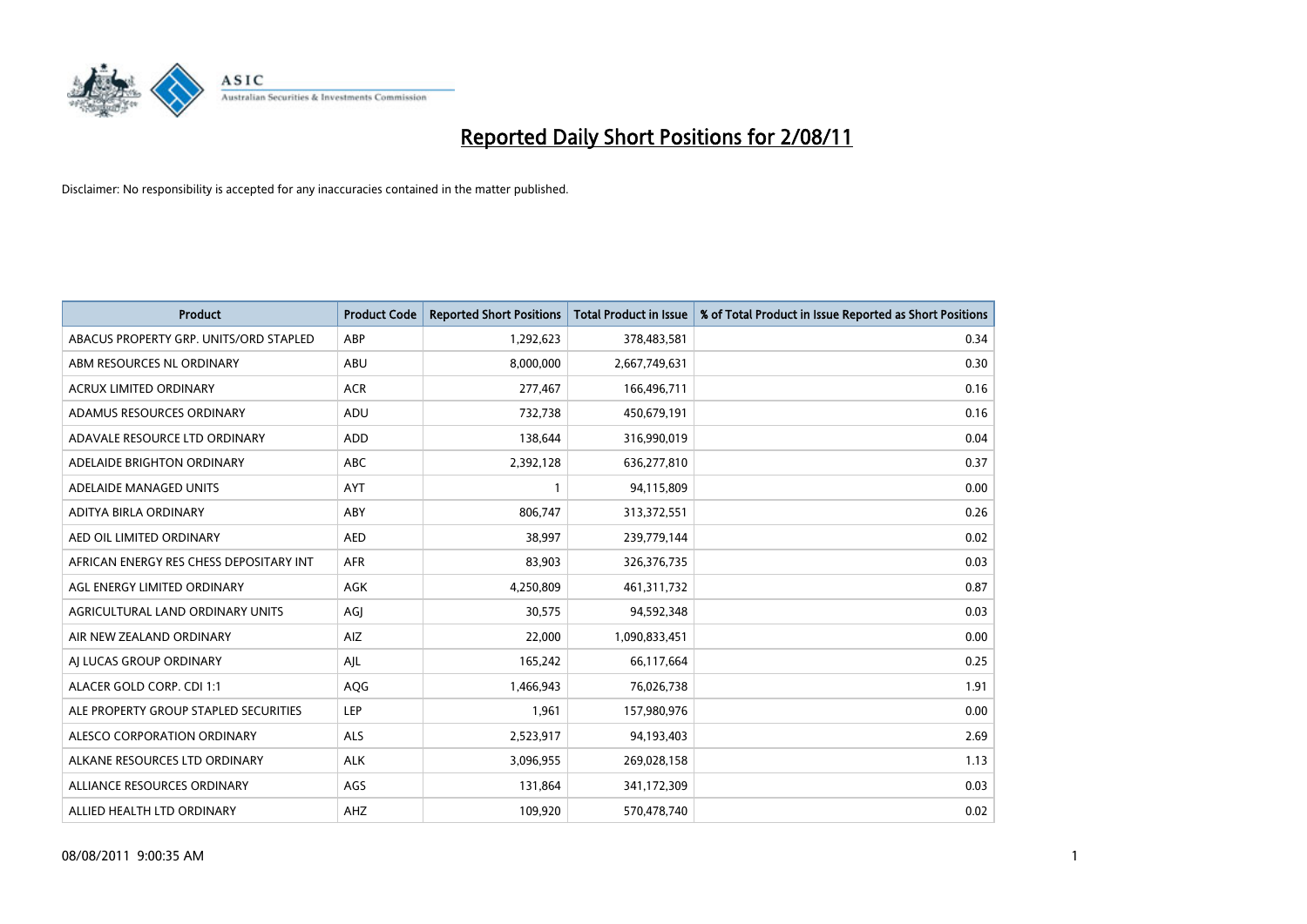

| <b>Product</b>                          | <b>Product Code</b> | <b>Reported Short Positions</b> | <b>Total Product in Issue</b> | % of Total Product in Issue Reported as Short Positions |
|-----------------------------------------|---------------------|---------------------------------|-------------------------------|---------------------------------------------------------|
| ALTONA MINING LTD ORDINARY              | <b>AOH</b>          | 590,001                         | 518,687,704                   | 0.11                                                    |
| ALUMINA LIMITED ORDINARY                | <b>AWC</b>          | 33,226,979                      | 2,440,196,187                 | 1.36                                                    |
| AMADEUS ENERGY ORDINARY                 | AMU                 | 604,000                         | 292,723,471                   | 0.21                                                    |
| AMALGAMATED HOLDINGS ORDINARY           | AHD                 | 15,640                          | 157,471,848                   | 0.01                                                    |
| AMCOR LIMITED ORDINARY                  | <b>AMC</b>          | 8,402,261                       | 1,227,469,819                 | 0.67                                                    |
| AMP LIMITED ORDINARY                    | AMP                 | 13,459,327                      | 2,811,693,913                 | 0.47                                                    |
| AMPELLA MINING ORDINARY                 | <b>AMX</b>          | 904,787                         | 204,985,108                   | 0.44                                                    |
| ANGLOGOLD ASHANTI CDI 5:1               | AGG                 | 1,300                           | 89,207,765                    | 0.00                                                    |
| ANSELL LIMITED ORDINARY                 | <b>ANN</b>          | 3,495,252                       | 133,011,550                   | 2.64                                                    |
| ANTARES ENERGY LTD ORDINARY             | <b>AZZ</b>          | 76,232                          | 268,479,139                   | 0.03                                                    |
| ANZ BANKING GRP LTD ORDINARY            | ANZ                 | 11,547,421                      | 2,628,882,899                 | 0.42                                                    |
| APA GROUP STAPLED SECURITIES            | <b>APA</b>          | 10,978,964                      | 634,116,029                   | 1.71                                                    |
| APEX MINERALS NL ORDINARY               | <b>AXM</b>          | 885,146                         | 5,550,243,713                 | 0.02                                                    |
| APN EUROPEAN RETAIL UNITS STAPLED SEC.  | <b>AEZ</b>          | 11,832                          | 544,910,660                   | 0.00                                                    |
| APN NEWS & MEDIA ORDINARY               | <b>APN</b>          | 24,486,249                      | 618,568,292                   | 3.94                                                    |
| AQUARIUS PLATINUM. ORDINARY             | <b>AOP</b>          | 4,358,272                       | 470,167,206                   | 0.90                                                    |
| AQUILA RESOURCES ORDINARY               | <b>AQA</b>          | 5,444,658                       | 374,368,499                   | 1.46                                                    |
| ARAFURA RESOURCE LTD ORDINARY           | <b>ARU</b>          | 5,949,240                       | 367,980,342                   | 1.60                                                    |
| ARB CORPORATION ORDINARY                | <b>ARP</b>          | 4,901                           | 72,481,302                    | 0.00                                                    |
| ARDENT LEISURE GROUP STAPLED SECURITIES | AAD                 | 803,416                         | 318,147,978                   | 0.25                                                    |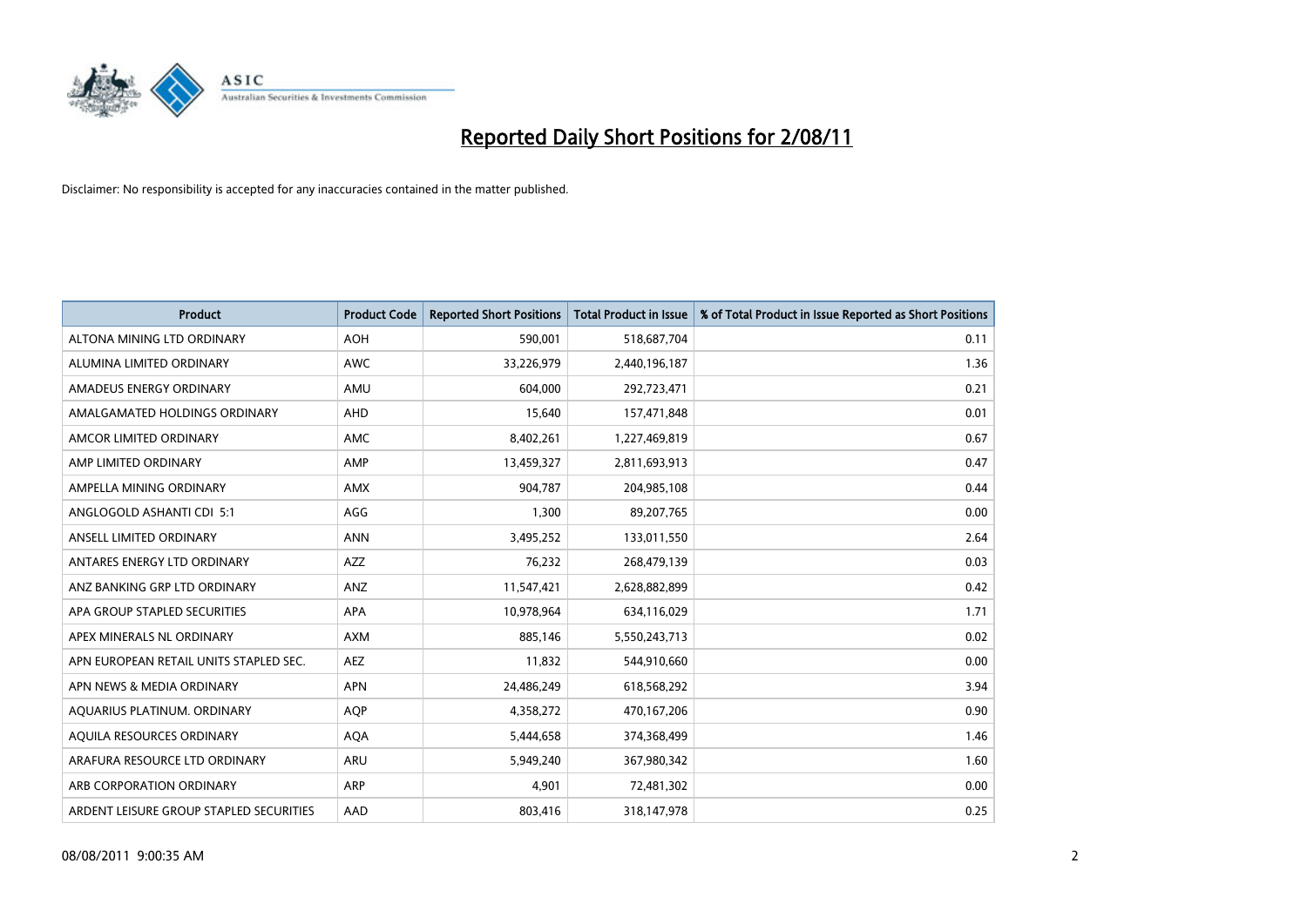

| <b>Product</b>                          | <b>Product Code</b> | <b>Reported Short Positions</b> | <b>Total Product in Issue</b> | % of Total Product in Issue Reported as Short Positions |
|-----------------------------------------|---------------------|---------------------------------|-------------------------------|---------------------------------------------------------|
| ARISTOCRAT LEISURE ORDINARY             | ALL                 | 28,834,412                      | 536,480,307                   | 5.39                                                    |
| ASCIANO LIMITED ORDINARY                | <b>AIO</b>          | 23,969,626                      | 2,926,103,883                 | 0.81                                                    |
| ASG GROUP LIMITED ORDINARY              | <b>ASZ</b>          | 124,644                         | 169,117,796                   | 0.07                                                    |
| ASPEN GROUP ORD/UNITS STAPLED           | <b>APZ</b>          | 1,062,984                       | 579,826,041                   | 0.18                                                    |
| ASPIRE MINING LTD ORDINARY              | <b>AKM</b>          | 270,464                         | 539,971,483                   | 0.06                                                    |
| <b>ASTON RES LTD ORDINARY</b>           | <b>AZT</b>          | 409,606                         | 204,527,604                   | 0.20                                                    |
| ASTRO JAP PROP GROUP STAPLED SECURITIES | AJA                 | 37,587                          | 58,445,002                    | 0.07                                                    |
| ASX LIMITED ORDINARY                    | <b>ASX</b>          | 1,353,088                       | 175,136,729                   | 0.77                                                    |
| ATLANTIC LIMITED ORDINARY               | ATI                 | 30,575                          | 113,691,216                   | 0.03                                                    |
| ATLAS IRON LIMITED ORDINARY             | <b>AGO</b>          | 12,638,079                      | 826,541,142                   | 1.51                                                    |
| <b>AURORA OIL &amp; GAS ORDINARY</b>    | <b>AUT</b>          | 4,127,753                       | 409,865,343                   | 0.99                                                    |
| AUSDRILL LIMITED ORDINARY               | <b>ASL</b>          | 288,097                         | 301,452,517                   | 0.08                                                    |
| AUSENCO LIMITED ORDINARY                | <b>AAX</b>          | 1,310,437                       | 122,987,022                   | 1.05                                                    |
| AUSGOLD LIMITED ORDINARY                | <b>AUC</b>          | 78.160                          | 83,703,812                    | 0.09                                                    |
| AUSTAL LIMITED ORDINARY                 | ASB                 | 251,328                         | 188,069,638                   | 0.13                                                    |
| AUSTAR UNITED ORDINARY                  | <b>AUN</b>          | 4,185,699                       | 1,271,505,737                 | 0.32                                                    |
| AUSTBROKERS HOLDINGS ORDINARY           | <b>AUB</b>          | 168                             | 54,658,736                    | 0.00                                                    |
| AUSTIN ENGINEERING ORDINARY             | ANG                 | 135,972                         | 71,864,403                    | 0.18                                                    |
| <b>AUSTRALAND ASSETS ASSETS</b>         | AAZPB               | 1,168                           | 2,750,000                     | 0.04                                                    |
| AUSTRALAND PROPERTY STAPLED SECURITY    | <b>ALZ</b>          | 662,632                         | 576,846,597                   | 0.11                                                    |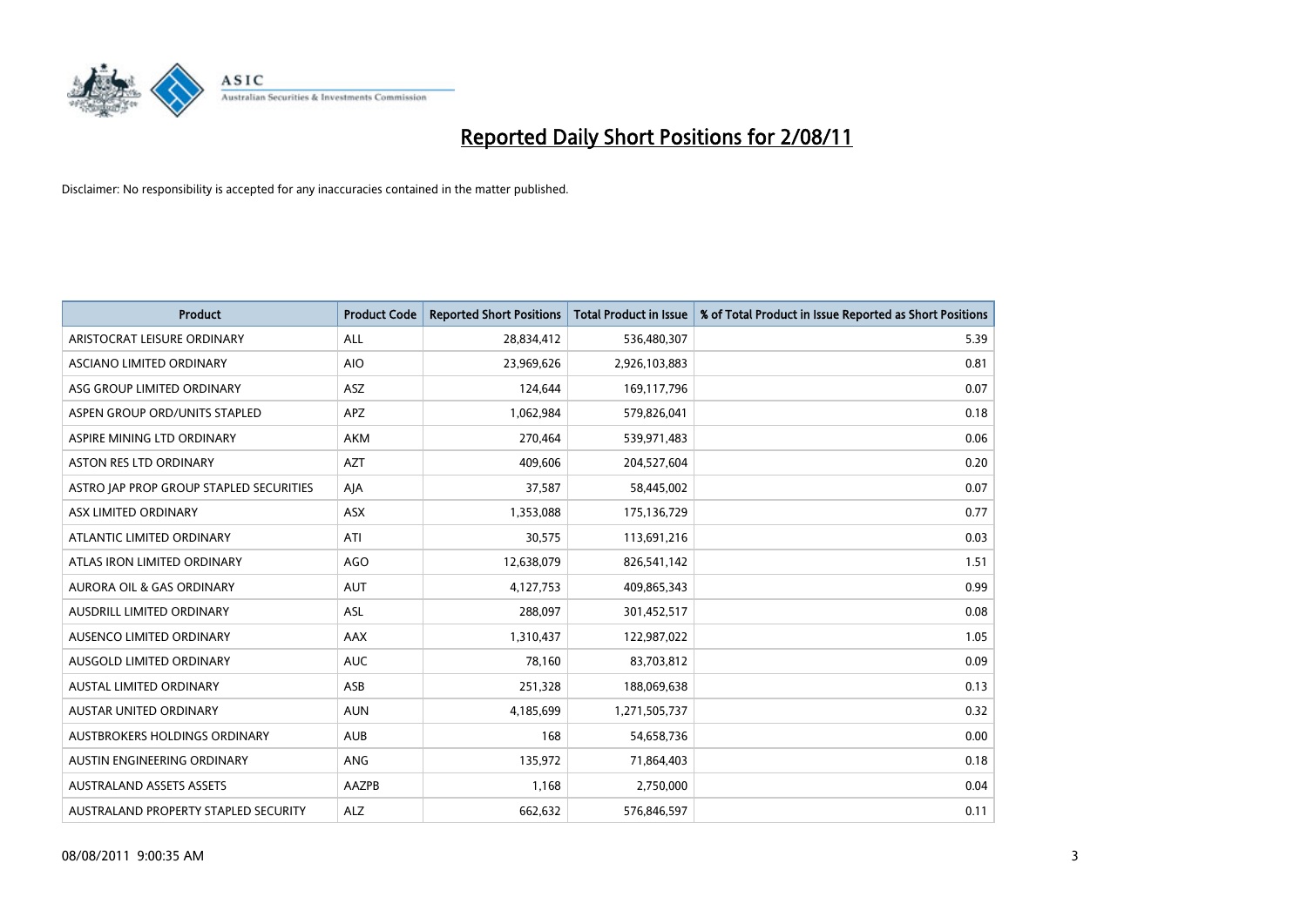

| <b>Product</b>                       | <b>Product Code</b> | <b>Reported Short Positions</b> | <b>Total Product in Issue</b> | % of Total Product in Issue Reported as Short Positions |
|--------------------------------------|---------------------|---------------------------------|-------------------------------|---------------------------------------------------------|
| AUSTRALIAN AGRICULT, ORDINARY        | AAC                 | 1,363,417                       | 311,968,824                   | 0.43                                                    |
| AUSTRALIAN EDUCATION UNITS           | <b>AEU</b>          | 625,000                         | 175,465,397                   | 0.36                                                    |
| AUSTRALIAN INFRASTR, UNITS/ORDINARY  | <b>AIX</b>          | 2,960,496                       | 620,733,944                   | 0.47                                                    |
| AUSTRALIAN MINES LTD ORDINARY        | <b>AUZ</b>          | 1,400,000                       | 576,910,315                   | 0.24                                                    |
| AUSTRALIAN PHARM, ORDINARY           | API                 | 804,331                         | 488,115,883                   | 0.16                                                    |
| AUTOMOTIVE HOLDINGS ORDINARY         | AHE                 | 15,391                          | 260,579,682                   | 0.00                                                    |
| AVANCO RESOURCES LTD ORDINARY        | <b>AVB</b>          | 540,527                         | 789,173,517                   | 0.07                                                    |
| AVEXA LIMITED ORDINARY               | <b>AVX</b>          | 243,657                         | 847,688,779                   | 0.03                                                    |
| AWE LIMITED ORDINARY                 | <b>AWE</b>          | 3,214,073                       | 521,871,941                   | 0.61                                                    |
| AZUMAH RESOURCES ORDINARY            | <b>AZM</b>          | 247,479                         | 281,650,356                   | 0.09                                                    |
| BANDANNA ENERGY ORDINARY             | <b>BND</b>          | 524,965                         | 427,295,482                   | 0.12                                                    |
| BANK OF QUEENSLAND. ORDINARY         | <b>BOQ</b>          | 5,037,287                       | 225,369,547                   | 2.23                                                    |
| <b>BANNERMAN RESOURCES ORDINARY</b>  | <b>BMN</b>          | 111,078                         | 234,435,934                   | 0.04                                                    |
| <b>BASE RES LIMITED ORDINARY</b>     | <b>BSE</b>          | 701,135                         | 165,341,114                   | 0.42                                                    |
| <b>BATHURST RESOURCES ORDINARY</b>   | <b>BTU</b>          | 5,839,110                       | 685,047,997                   | 0.84                                                    |
| <b>BAUXITE RESOURCE LTD ORDINARY</b> | <b>BAU</b>          | 111,797                         | 235,379,896                   | 0.05                                                    |
| BC IRON LIMITED ORDINARY             | <b>BCI</b>          | 183,571                         | 94,381,000                    | 0.20                                                    |
| BEACH ENERGY LIMITED ORDINARY        | <b>BPT</b>          | 6,566,591                       | 1,103,127,711                 | 0.59                                                    |
| BEADELL RESOURCE LTD ORDINARY        | <b>BDR</b>          | 1,247,205                       | 657,906,946                   | 0.18                                                    |
| BENDIGO AND ADELAIDE ORDINARY        | <b>BEN</b>          | 7,233,148                       | 360,301,182                   | 2.00                                                    |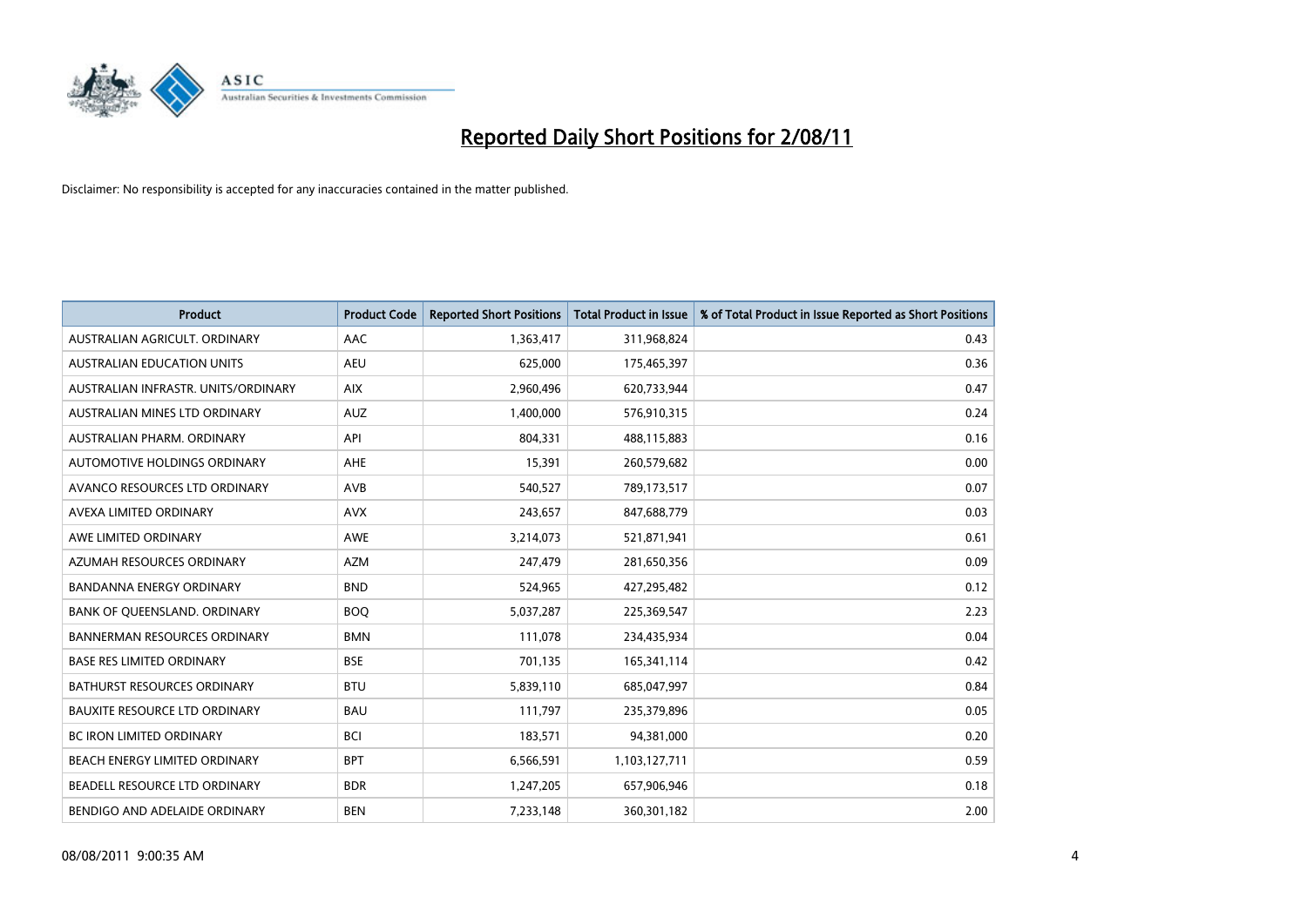

| <b>Product</b>                       | <b>Product Code</b> | <b>Reported Short Positions</b> | Total Product in Issue | % of Total Product in Issue Reported as Short Positions |
|--------------------------------------|---------------------|---------------------------------|------------------------|---------------------------------------------------------|
| BERKELEY RESOURCES ORDINARY          | <b>BKY</b>          | 971,785                         | 174,298,273            | 0.54                                                    |
| BETASHARES ASX RES ETF UNITS         | <b>ORE</b>          | 118,220                         | 4,519,432              | 2.62                                                    |
| <b>BHP BILLITON LIMITED ORDINARY</b> | <b>BHP</b>          | 38,450,757                      | 3,211,496,105          | 1.15                                                    |
| <b>BILLABONG ORDINARY</b>            | <b>BBG</b>          | 19,715,778                      | 254,037,587            | 7.73                                                    |
| <b>BIOTA HOLDINGS ORDINARY</b>       | <b>BTA</b>          | 2,101,654                       | 181,417,556            | 1.15                                                    |
| <b>BISALLOY STEEL ORDINARY</b>       | <b>BIS</b>          | 84.480                          | 216,455,965            | 0.04                                                    |
| BKI INVESTMENT LTD ORDINARY          | BKI                 | 508                             | 422,863,407            | 0.00                                                    |
| <b>BLACKMORES LIMITED ORDINARY</b>   | <b>BKL</b>          | 5,957                           | 16,746,703             | 0.04                                                    |
| <b>BLACKTHORN RESOURCES ORDINARY</b> | <b>BTR</b>          | 35,848                          | 122,918,000            | 0.03                                                    |
| BLUESCOPE STEEL LTD ORDINARY         | <b>BSL</b>          | 94,204,033                      | 1,842,207,385          | 5.10                                                    |
| <b>BOART LONGYEAR ORDINARY</b>       | <b>BLY</b>          | 8,799,556                       | 461,163,412            | 1.88                                                    |
| <b>BOOM LOGISTICS ORDINARY</b>       | <b>BOL</b>          | 448,596                         | 465,011,147            | 0.09                                                    |
| <b>BORAL LIMITED, ORDINARY</b>       | <b>BLD</b>          | 39,720,397                      | 729,925,990            | 5.42                                                    |
| BOTSWANA METALS LTD ORDINARY         | <b>BML</b>          | 7.000                           | 143,717,013            | 0.00                                                    |
| <b>BOW ENERGY LIMITED ORDINARY</b>   | <b>BOW</b>          | 7,783,753                       | 350,517,229            | 2.20                                                    |
| <b>BRADKEN LIMITED ORDINARY</b>      | <b>BKN</b>          | 1,331,163                       | 161,837,406            | 0.80                                                    |
| <b>BRAMBLES LIMITED ORDINARY</b>     | <b>BXB</b>          | 14,564,187                      | 1,479,383,874          | 0.95                                                    |
| BREVILLE GROUP LTD ORDINARY          | <b>BRG</b>          | 102,739                         | 129,995,322            | 0.08                                                    |
| <b>BRICKWORKS LIMITED ORDINARY</b>   | <b>BKW</b>          | 28,269                          | 147,567,333            | 0.02                                                    |
| <b>BROCKMAN RESOURCES ORDINARY</b>   | <b>BRM</b>          | 75,497                          | 144,803,151            | 0.05                                                    |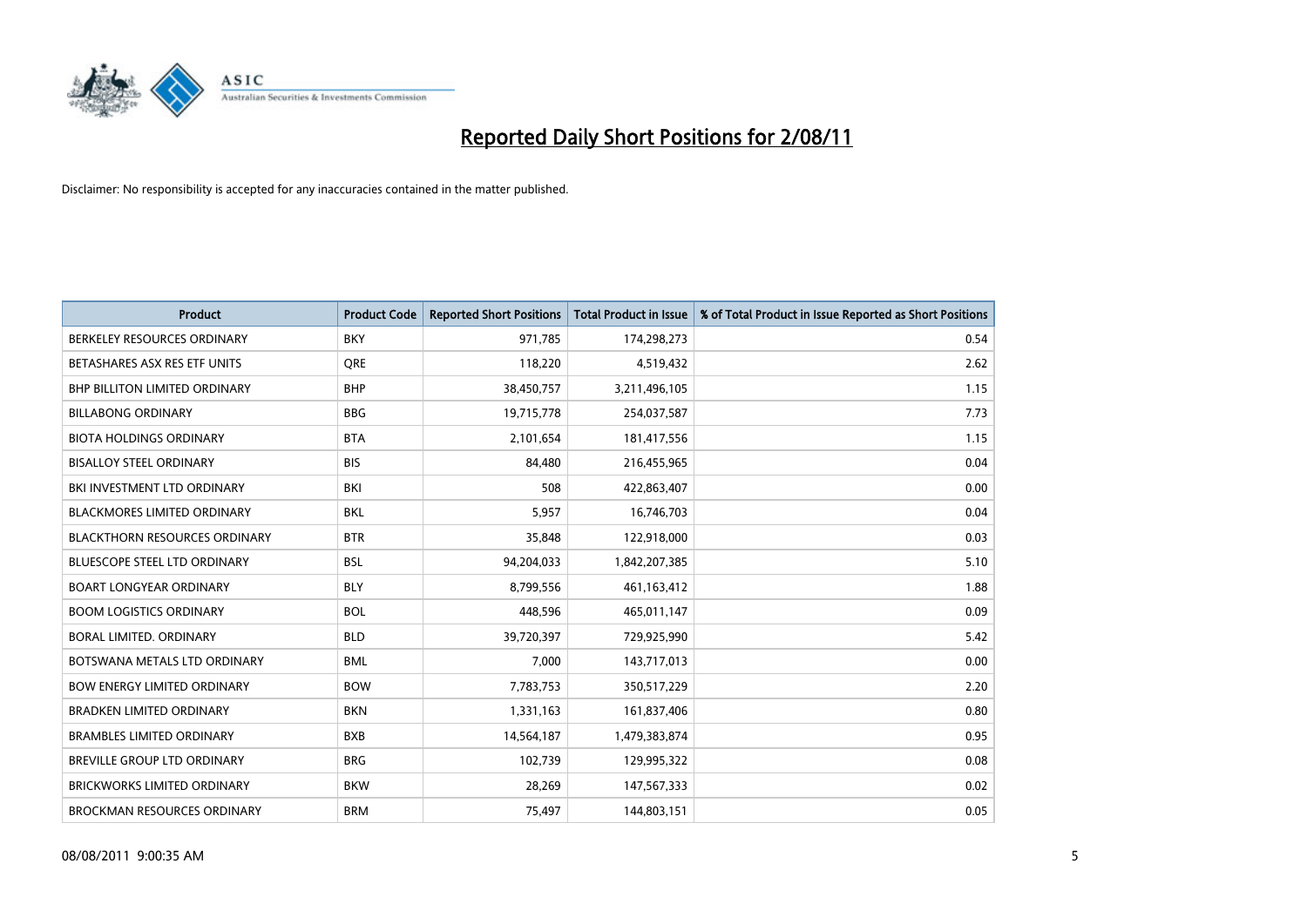

| <b>Product</b>                        | <b>Product Code</b> | <b>Reported Short Positions</b> | <b>Total Product in Issue</b> | % of Total Product in Issue Reported as Short Positions |
|---------------------------------------|---------------------|---------------------------------|-------------------------------|---------------------------------------------------------|
| BT INVESTMENT MNGMNT ORDINARY         | <b>BTT</b>          | 661,172                         | 160,000,000                   | 0.41                                                    |
| <b>BURU ENERGY ORDINARY</b>           | <b>BRU</b>          | 5,233,251                       | 182,840,549                   | 2.87                                                    |
| <b>BWP TRUST ORDINARY UNITS</b>       | <b>BWP</b>          | 1,001,429                       | 520,012,793                   | 0.18                                                    |
| CABCHARGE AUSTRALIA ORDINARY          | CAB                 | 721,174                         | 120,437,014                   | 0.58                                                    |
| CALTEX AUSTRALIA ORDINARY             | <b>CTX</b>          | 7,175,865                       | 270,000,000                   | 2.63                                                    |
| <b>CAMPBELL BROTHERS ORDINARY</b>     | <b>CPB</b>          | 94,343                          | 67,503,411                    | 0.14                                                    |
| CAPE LAMBERT RES LTD ORDINARY         | <b>CFE</b>          | 1,770,620                       | 626,399,603                   | 0.27                                                    |
| CARABELLA RES LTD ORDINARY            | <b>CLR</b>          | 474,941                         | 81,626,580                    | 0.58                                                    |
| <b>CARBON ENERGY ORDINARY</b>         | <b>CNX</b>          | 1,510,409                       | 698,517,858                   | 0.20                                                    |
| <b>CARDNO LIMITED ORDINARY</b>        | CDD                 | 118,678                         | 109,443,594                   | 0.10                                                    |
| CARNARVON PETROLEUM ORDINARY          | <b>CVN</b>          | 2,999,413                       | 690,320,634                   | 0.43                                                    |
| <b>CARNEGIE WAVE ENERGY ORDINARY</b>  | <b>CWE</b>          | 83,000                          | 899,087,627                   | 0.01                                                    |
| <b>CARPATHIAN RESOURCES ORDINARY</b>  | <b>CPN</b>          | 75,000                          | 265,533,501                   | 0.03                                                    |
| CARPENTARIA EXP. LTD ORDINARY         | CAP                 | 9,777                           | 98,741,301                    | 0.01                                                    |
| CARSALES.COM LTD ORDINARY             | <b>CRZ</b>          | 12,727,247                      | 233,729,722                   | 5.44                                                    |
| CASH CONVERTERS ORD/DIV ACCESS        | CCV                 | 193,692                         | 379,761,025                   | 0.04                                                    |
| <b>CASPIAN OIL &amp; GAS ORDINARY</b> | CIG                 | 50,000                          | 1,331,500,513                 | 0.00                                                    |
| CATALPA RESOURCES ORDINARY            | CAH                 | 217,418                         | 178,095,822                   | 0.12                                                    |
| <b>CEC GROUP LIMITED ORDINARY</b>     | <b>CEG</b>          | 1,750                           | 79,662,662                    | 0.00                                                    |
| <b>CELLNET GROUP ORDINARY</b>         | <b>CLT</b>          | 1,342                           | 61,286,754                    | 0.00                                                    |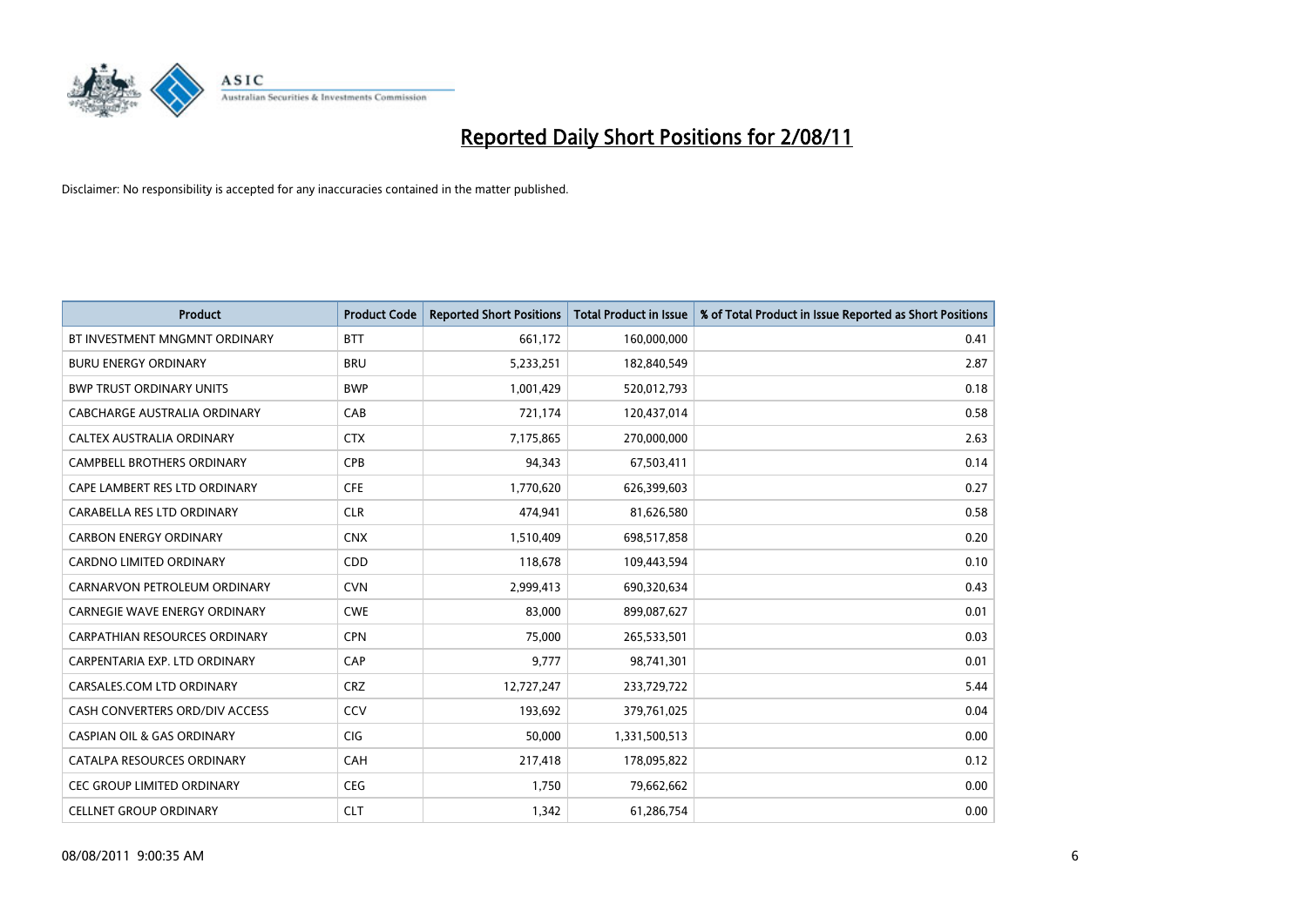

| <b>Product</b>                                | <b>Product Code</b> | <b>Reported Short Positions</b> | <b>Total Product in Issue</b> | % of Total Product in Issue Reported as Short Positions |
|-----------------------------------------------|---------------------|---------------------------------|-------------------------------|---------------------------------------------------------|
| CENTRAL PETROLEUM ORDINARY                    | <b>CTP</b>          | 11,455                          | 982,298,842                   | 0.00                                                    |
| CENTRO PROPERTIES UNITS/ORD STAPLED           | <b>CNP</b>          | 6,692                           | 972,414,514                   | 0.00                                                    |
| <b>CENTRO RETAIL GROUP STAPLED SECURITIES</b> | <b>CER</b>          | 802,571                         | 2,286,399,424                 | 0.03                                                    |
| CERAMIC FUEL CELLS ORDINARY                   | <b>CFU</b>          | 1,370,332                       | 1,201,353,566                 | 0.11                                                    |
| <b>CERRO RESOURCES NL ORDINARY</b>            | <b>CIO</b>          | 57,979                          | 748,268,606                   | 0.01                                                    |
| <b>CFS RETAIL PROPERTY UNITS</b>              | <b>CFX</b>          | 45,001,174                      | 2,839,591,911                 | 1.55                                                    |
| CGA MINING LIMITED ORDINARY                   | <b>CGX</b>          | 126,400                         | 333,425,726                   | 0.04                                                    |
| <b>CHALLENGER DIV.PRO. STAPLED UNITS</b>      | <b>CDI</b>          | 135,386                         | 906,046,047                   | 0.01                                                    |
| CHALLENGER INFRAST. STAPLED UNITS             | <b>CIF</b>          | 8,204                           | 316,223,785                   | 0.00                                                    |
| <b>CHALLENGER LIMITED ORDINARY</b>            | CGF                 | 7,830,141                       | 496,747,954                   | 1.57                                                    |
| CHANDLER MACLEOD LTD ORDINARY                 | <b>CMG</b>          | 11,970                          | 466,466,720                   | 0.00                                                    |
| CHARTER HALL GROUP STAPLED US PROHIBIT.       | <b>CHC</b>          | 1,414,999                       | 307,866,815                   | 0.46                                                    |
| <b>CHARTER HALL OFFICE UNIT</b>               | CQO                 | 2,812,802                       | 493,319,730                   | 0.57                                                    |
| <b>CHARTER HALL RETAIL UNITS</b>              | <b>COR</b>          | 23,213                          | 302,162,079                   | 0.00                                                    |
| CITIGOLD CORP LTD ORDINARY                    | <b>CTO</b>          | 2,059,217                       | 1,105,078,301                 | 0.18                                                    |
| <b>CLARIUS GRP LTD ORDINARY</b>               | <b>CND</b>          | 155,878                         | 88,161,315                    | 0.18                                                    |
| CLINUVEL PHARMACEUT, ORDINARY                 | <b>CUV</b>          | 4,127                           | 30,381,706                    | 0.01                                                    |
| <b>CLOUGH LIMITED ORDINARY</b>                | <b>CLO</b>          | 182,349                         | 769,801,269                   | 0.02                                                    |
| <b>CO2 GROUP LIMITED ORDINARY</b>             | COZ                 | 825,299                         | 279,557,526                   | 0.30                                                    |
| <b>COAL &amp; ALLIED ORDINARY</b>             | <b>CNA</b>          | 11,238                          | 86,584,735                    | 0.01                                                    |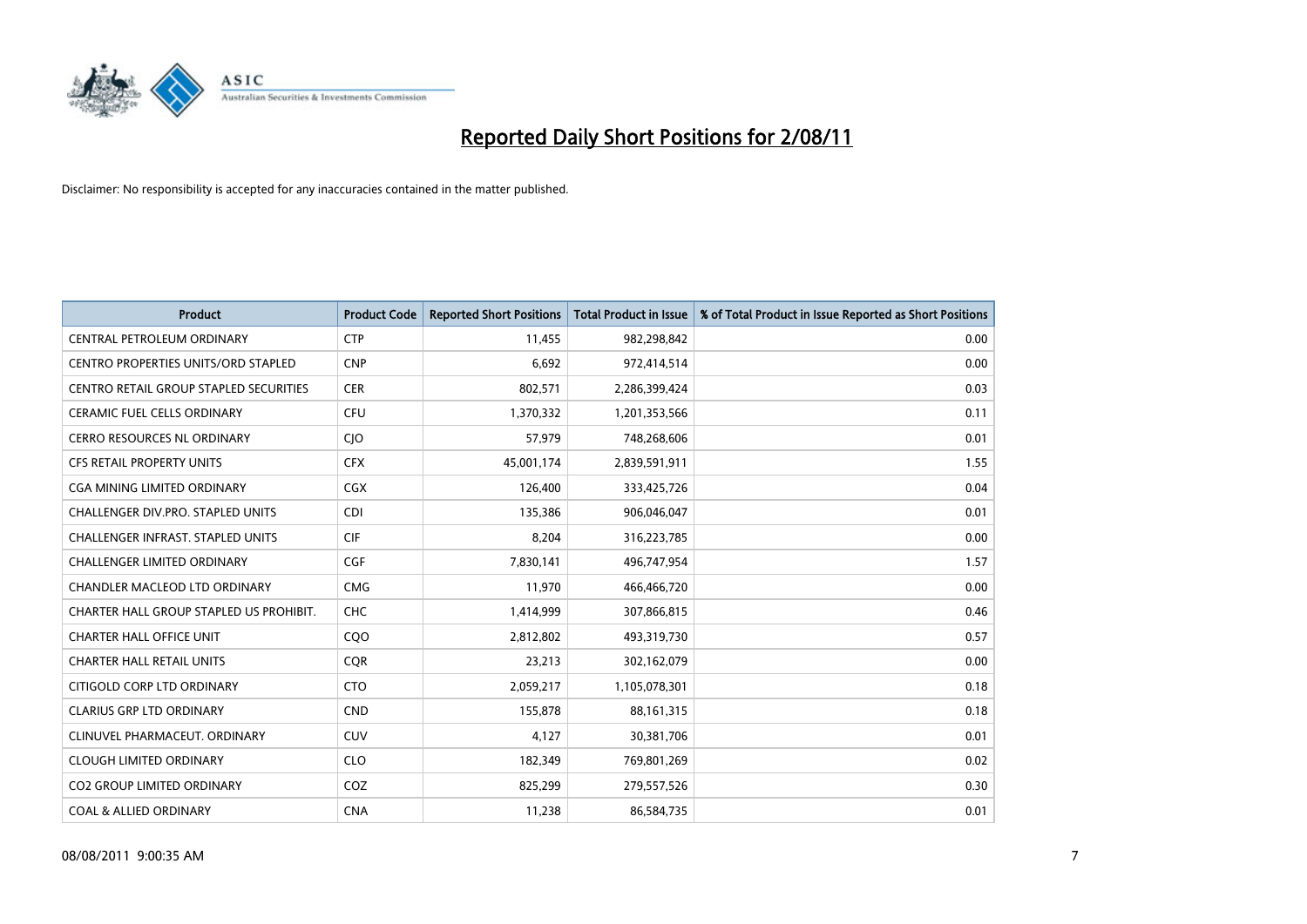

| <b>Product</b>                          | <b>Product Code</b> | <b>Reported Short Positions</b> | <b>Total Product in Issue</b> | % of Total Product in Issue Reported as Short Positions |
|-----------------------------------------|---------------------|---------------------------------|-------------------------------|---------------------------------------------------------|
| COAL OF AFRICA LTD ORDINARY             | <b>CZA</b>          | 843,440                         | 531,139,661                   | 0.16                                                    |
| <b>COALSPUR MINES LTD ORDINARY</b>      | <b>CPL</b>          | 920,079                         | 579,768,744                   | 0.15                                                    |
| <b>COALWORKS LIMITED ORDINARY</b>       | <b>CWK</b>          | 513,994                         | 149,088,955                   | 0.34                                                    |
| COCA-COLA AMATIL ORDINARY               | <b>CCL</b>          | 6,940,241                       | 758,043,096                   | 0.92                                                    |
| <b>COCHLEAR LIMITED ORDINARY</b>        | <b>COH</b>          | 1,256,243                       | 56,745,023                    | 2.20                                                    |
| <b>COCKATOO COAL ORDINARY</b>           | <b>COK</b>          | 4,255,317                       | 1,016,096,908                 | 0.41                                                    |
| <b>COFFEY INTERNATIONAL ORDINARY</b>    | <b>COF</b>          | 13,993                          | 134,066,081                   | 0.01                                                    |
| <b>COKAL LTD ORDINARY</b>               | <b>CKA</b>          | 392,815                         | 129,321,735                   | 0.30                                                    |
| COMMONWEALTH BANK, ORDINARY             | <b>CBA</b>          | 23,845,259                      | 1,558,647,244                 | 1.47                                                    |
| <b>COMMONWEALTH PROP ORDINARY UNITS</b> | <b>CPA</b>          | 41,192,181                      | 2,449,599,711                 | 1.69                                                    |
| <b>COMPASS RESOURCES ORDINARY</b>       | <b>CMR</b>          | 160,952                         | 147,402,920                   | 0.11                                                    |
| <b>COMPUTERSHARE LTD ORDINARY</b>       | <b>CPU</b>          | 3,711,192                       | 555,664,059                   | 0.63                                                    |
| <b>CONNECTEAST GROUP STAPLED</b>        | <b>CEU</b>          | 8,717,016                       | 3,940,145,951                 | 0.21                                                    |
| CONQUEST MINING ORDINARY                | <b>COT</b>          | 1,818,843                       | 583,241,478                   | 0.30                                                    |
| CONSOLIDATED MEDIA, ORDINARY            | <b>CMI</b>          | 3,349,884                       | 561,834,996                   | 0.59                                                    |
| CONTANGO MICROCAP ORDINARY              | <b>CTN</b>          | 7,500                           | 146,423,793                   | 0.01                                                    |
| CONTINENTAL COAL LTD ORDINARY           | CCC                 | 733,008                         | 2,415,170,317                 | 0.03                                                    |
| COOPER ENERGY LTD ORDINARY              | <b>COE</b>          | 218,146                         | 292,576,001                   | 0.07                                                    |
| <b>COPPER STRIKE LTD ORDINARY</b>       | <b>CSE</b>          | 714                             | 129,455,571                   | 0.00                                                    |
| <b>CORDLIFE LIMITED ORDINARY</b>        | <b>CBB</b>          |                                 | 150,887,354                   | 0.00                                                    |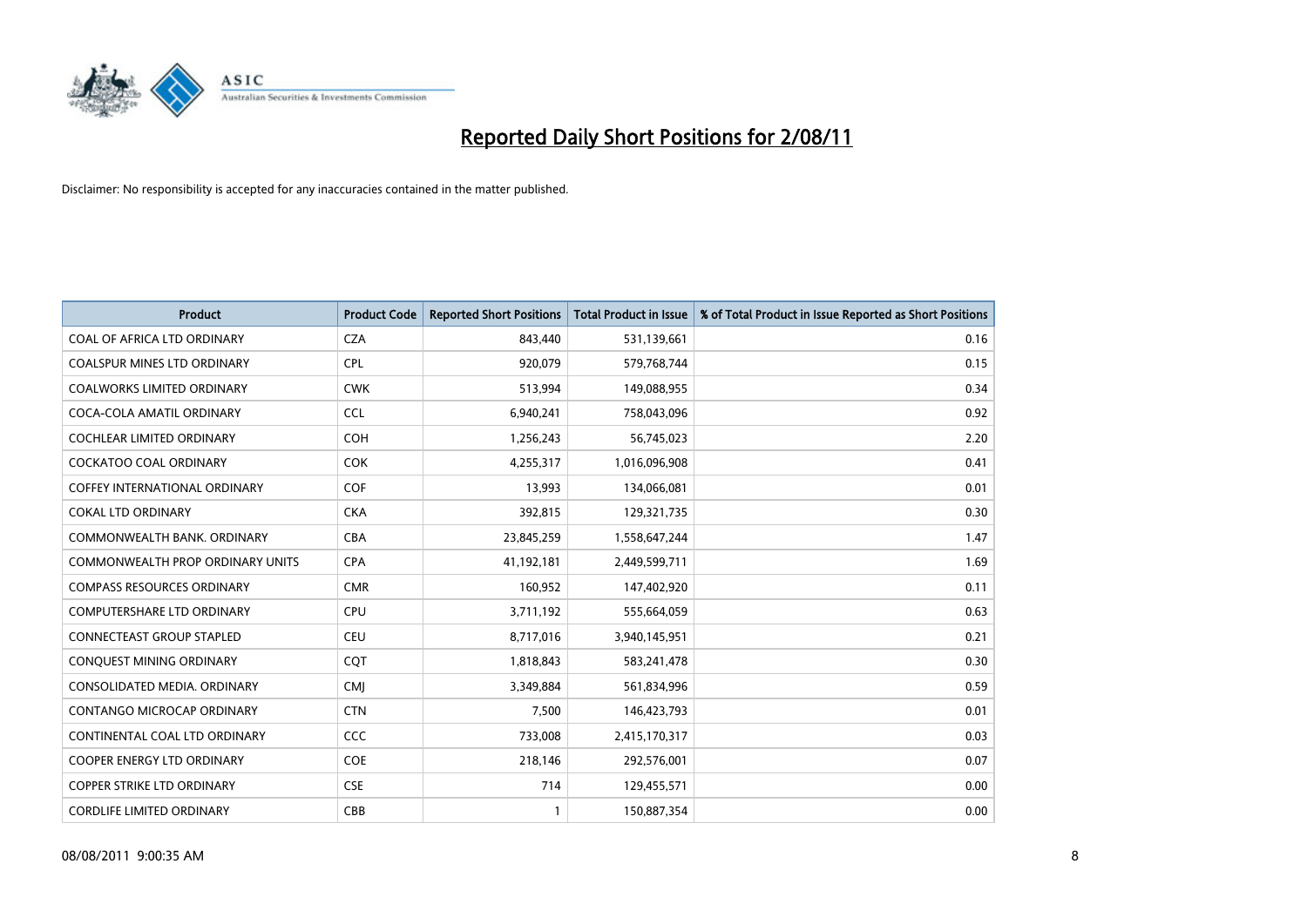

| <b>Product</b>                          | <b>Product Code</b> | <b>Reported Short Positions</b> | <b>Total Product in Issue</b> | % of Total Product in Issue Reported as Short Positions |
|-----------------------------------------|---------------------|---------------------------------|-------------------------------|---------------------------------------------------------|
| <b>COUNT FINANCIAL ORDINARY</b>         | COU                 | 628,219                         | 262,247,830                   | 0.24                                                    |
| <b>CREDIT CORP GROUP ORDINARY</b>       | <b>CCP</b>          | 1,635                           | 45,210,752                    | 0.00                                                    |
| <b>CROMWELL PROP STAPLED SECURITIES</b> | <b>CMW</b>          | 82,912                          | 964,737,315                   | 0.01                                                    |
| <b>CROWN LIMITED ORDINARY</b>           | <b>CWN</b>          | 2,384,929                       | 754,131,800                   | 0.30                                                    |
| <b>CRUSADER RESOURCES ORDINARY</b>      | CAS                 | 278,500                         | 90,766,040                    | 0.31                                                    |
| <b>CSG LIMITED ORDINARY</b>             | CSV                 | 936,010                         | 282,567,499                   | 0.32                                                    |
| <b>CSL LIMITED ORDINARY</b>             | <b>CSL</b>          | 7,499,507                       | 527,960,909                   | 1.40                                                    |
| <b>CSR LIMITED ORDINARY</b>             | <b>CSR</b>          | 15,547,656                      | 506,000,315                   | 3.07                                                    |
| <b>CUDECO LIMITED ORDINARY</b>          | CDU                 | 1,344,050                       | 142,654,900                   | 0.93                                                    |
| <b>CUE ENERGY RESOURCE ORDINARY</b>     | <b>CUE</b>          | 348                             | 694,819,718                   | 0.00                                                    |
| <b>CUSTOMERS LIMITED ORDINARY</b>       | <b>CUS</b>          | 72,696                          | 134,869,357                   | 0.04                                                    |
| DART ENERGY LTD ORDINARY                | <b>DTE</b>          | 5,957,502                       | 720,674,545                   | 0.83                                                    |
| DAVID JONES LIMITED ORDINARY            | <b>DJS</b>          | 33,864,057                      | 520,751,395                   | 6.49                                                    |
| DECMIL GROUP LIMITED ORDINARY           | <b>DCG</b>          | 102,361                         | 124,254,568                   | 0.09                                                    |
| DEEP YELLOW LIMITED ORDINARY            | <b>DYL</b>          | 201,869                         | 1,127,534,458                 | 0.02                                                    |
| DEVINE LIMITED ORDINARY                 | <b>DVN</b>          | 1,000                           | 634,918,223                   | 0.00                                                    |
| DEXUS PROPERTY GROUP STAPLED UNITS      | <b>DXS</b>          | 45,596,022                      | 4,839,024,176                 | 0.92                                                    |
| DISCOVERY METALS LTD ORDINARY           | <b>DML</b>          | 7,295,918                       | 437,114,481                   | 1.64                                                    |
| DOMINO PIZZA ENTERPR ORDINARY           | <b>DMP</b>          | 300,903                         | 68,407,674                    | 0.44                                                    |
| DOWNER EDI LIMITED ORDINARY             | <b>DOW</b>          | 6,682,486                       | 429,100,296                   | 1.54                                                    |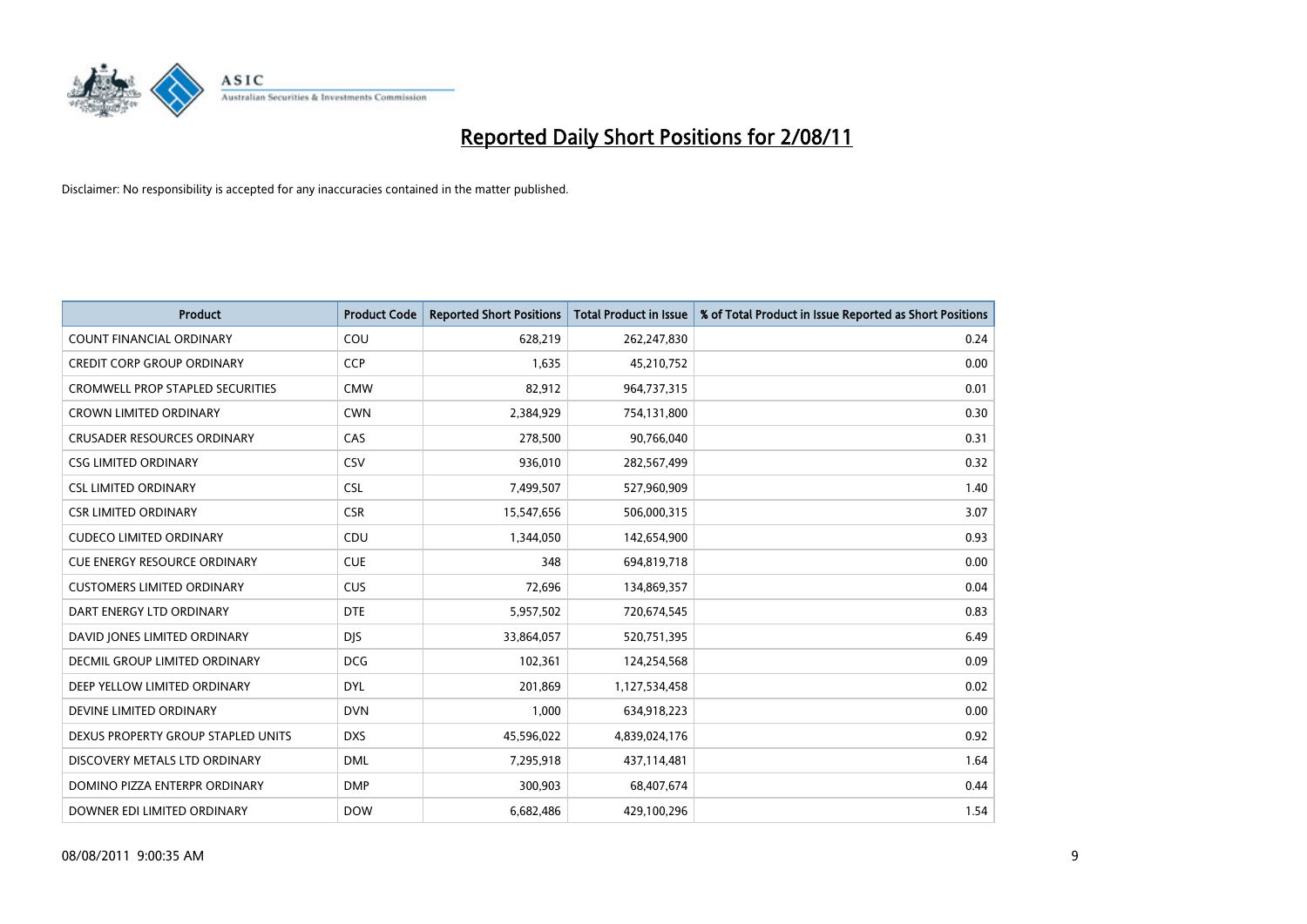

| <b>Product</b>                       | <b>Product Code</b> | <b>Reported Short Positions</b> | Total Product in Issue | % of Total Product in Issue Reported as Short Positions |
|--------------------------------------|---------------------|---------------------------------|------------------------|---------------------------------------------------------|
| DRILLSEARCH ENERGY ORDINARY          | <b>DLS</b>          | 1,161,680                       | 305,176,742            | 0.38                                                    |
| DUET GROUP STAPLED US PROHIBIT.      | <b>DUE</b>          | 3,902,174                       | 909,692,991            | 0.41                                                    |
| DULUXGROUP LIMITED ORDINARY          | <b>DLX</b>          | 8,129,775                       | 367,456,259            | 2.19                                                    |
| DWS ADVANCED ORDINARY                | <b>DWS</b>          | 96,112                          | 132,362,763            | 0.07                                                    |
| <b>EASTERN STAR GAS ORDINARY</b>     | ESG                 | 4,593,395                       | 991,817,041            | 0.46                                                    |
| ECHO ENTERTAINMENT ORDINARY          | EGP                 | 1,692,778                       | 688,019,737            | 0.23                                                    |
| ELDERS LIMITED ORDINARY              | <b>ELD</b>          | 17,732,780                      | 448,598,480            | 3.93                                                    |
| ELDORADO GOLD CORP CDI 1:1           | EAU                 | 37,653                          | 11,658,431             | 0.32                                                    |
| ELEMENTAL MINERALS ORDINARY          | <b>ELM</b>          | 90,838                          | 173,223,082            | 0.05                                                    |
| ELEMENTOS LIMITED ORDINARY           | <b>ELT</b>          | 8                               | 77,068,979             | 0.00                                                    |
| ELIXIR PETROLEUM LTD ORDINARY        | <b>EXR</b>          | 324,400                         | 188,988,472            | 0.17                                                    |
| <b>EMECO HOLDINGS ORDINARY</b>       | <b>EHL</b>          | 3,793,737                       | 631,237,586            | 0.59                                                    |
| ENERGIA MINERALS LTD ORDINARY        | <b>EMX</b>          | 139,366                         | 82,500,005             | 0.17                                                    |
| ENERGY RESOURCES ORDINARY 'A'        | ERA                 | 5,114,228                       | 190,737,934            | 2.71                                                    |
| <b>ENERGY WORLD CORPOR, ORDINARY</b> | <b>EWC</b>          | 21,845,446                      | 1,734,166,672          | 1.24                                                    |
| ENTEK ENERGY LTD ORDINARY            | ETE                 | 489,903                         | 510,657,387            | 0.10                                                    |
| ENTELLECT LIMITED ORDINARY           | <b>ESN</b>          | 464,050                         | 952,737,932            | 0.05                                                    |
| ENVESTRA LIMITED ORDINARY            | <b>ENV</b>          | 3,100,484                       | 1,468,560,201          | 0.20                                                    |
| EQUATORIAL RES LTD ORDINARY          | EQX                 | 8,061                           | 101,642,922            | 0.01                                                    |
| EUROZ LIMITED ORDINARY               | EZL                 | 84,000                          | 143,563,237            | 0.06                                                    |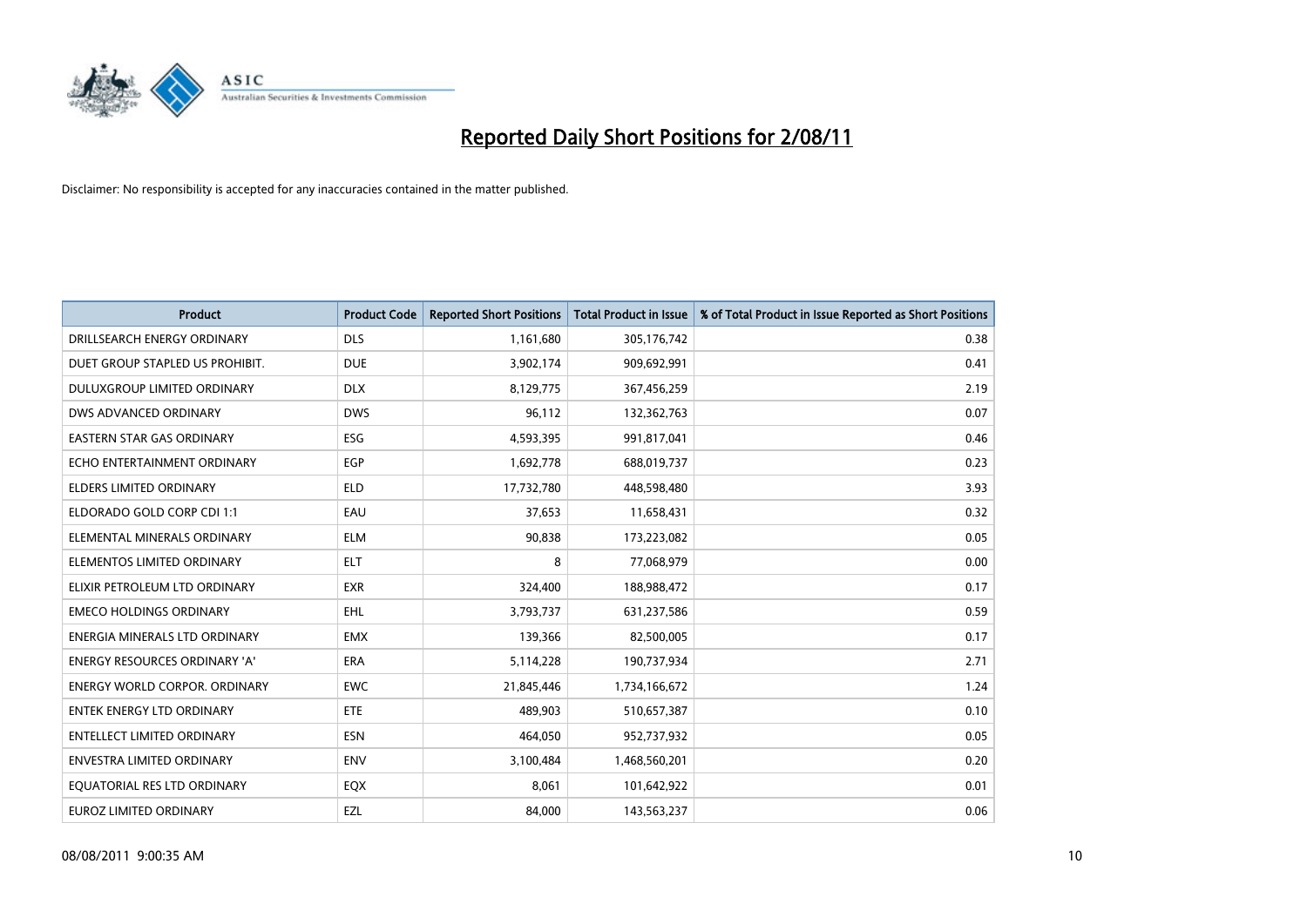

| <b>Product</b>                        | <b>Product Code</b> | <b>Reported Short Positions</b> | <b>Total Product in Issue</b> | % of Total Product in Issue Reported as Short Positions |
|---------------------------------------|---------------------|---------------------------------|-------------------------------|---------------------------------------------------------|
| <b>EXTRACT RESOURCES ORDINARY</b>     | <b>EXT</b>          | 577,996                         | 251,336,404                   | 0.22                                                    |
| FAIRFAX MEDIA LTD ORDINARY            | <b>FXI</b>          | 280,322,864                     | 2,351,955,725                 | 11.92                                                   |
| <b>FANTASTIC HOLDINGS ORDINARY</b>    | <b>FAN</b>          | 350,000                         | 102,739,538                   | 0.34                                                    |
| FAR LTD ORDINARY                      | <b>FAR</b>          | 21,000,000                      | 1,245,401,164                 | 1.69                                                    |
| FERRAUS LIMITED ORDINARY              | <b>FRS</b>          | 370                             | 249,598,565                   | 0.00                                                    |
| FISHER & PAYKEL APP. ORDINARY         | <b>FPA</b>          | 21,298                          | 724,235,162                   | 0.00                                                    |
| FISHER & PAYKEL H. ORDINARY           | <b>FPH</b>          | 2,418,209                       | 525,362,450                   | 0.46                                                    |
| FKP PROPERTY GROUP STAPLED SECURITIES | <b>FKP</b>          | 29,991,218                      | 1,185,077,223                 | 2.51                                                    |
| FLEETWOOD CORP ORDINARY               | <b>FWD</b>          | 540,278                         | 57,847,937                    | 0.92                                                    |
| FLETCHER BUILDING ORDINARY            | <b>FBU</b>          | 6,995,845                       | 678,573,570                   | 1.04                                                    |
| FLEXIGROUP LIMITED ORDINARY           | <b>FXL</b>          | 178,854                         | 276,292,173                   | 0.06                                                    |
| <b>FLIGHT CENTRE ORDINARY</b>         | <b>FLT</b>          | 4,435,291                       | 99,953,554                    | 4.43                                                    |
| FLINDERS MINES LTD ORDINARY           | <b>FMS</b>          | 21,381,784                      | 1,820,839,571                 | 1.16                                                    |
| <b>FOCUS MINERALS LTD ORDINARY</b>    | <b>FML</b>          | 2,966,250                       | 3,440,515,431                 | 0.09                                                    |
| <b>FORGE GROUP LIMITED ORDINARY</b>   | <b>FGE</b>          | 109,349                         | 82,924,014                    | 0.13                                                    |
| FORTE ENERGY NL ORDINARY              | <b>FTE</b>          | 2,658,986                       | 695,589,311                   | 0.38                                                    |
| FORTESCUE METALS GRP ORDINARY         | <b>FMG</b>          | 53,381,337                      | 3,113,348,659                 | 1.70                                                    |
| <b>FOSTER'S GROUP ORDINARY</b>        | FGL                 | 8,015,836                       | 1,940,894,542                 | 0.40                                                    |
| FTD CORPORATION ORDINARY              | <b>FTD</b>          | 8,088                           | 36,474,593                    | 0.02                                                    |
| <b>FUNTASTIC LIMITED ORDINARY</b>     | <b>FUN</b>          | 322,528                         | 340,997,682                   | 0.09                                                    |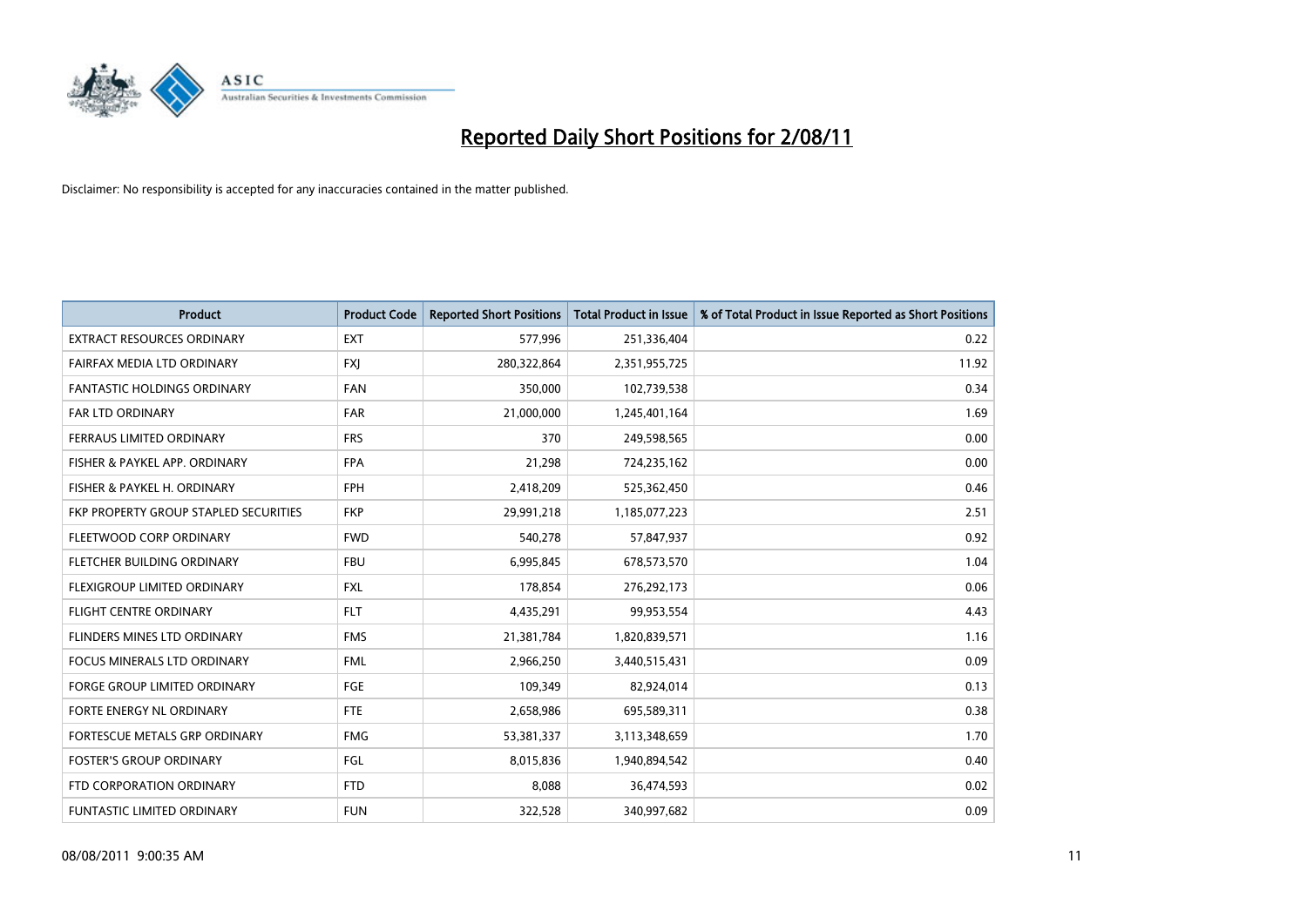

| <b>Product</b>                            | <b>Product Code</b> | <b>Reported Short Positions</b> | <b>Total Product in Issue</b> | % of Total Product in Issue Reported as Short Positions |
|-------------------------------------------|---------------------|---------------------------------|-------------------------------|---------------------------------------------------------|
| <b>G.U.D. HOLDINGS ORDINARY</b>           | GUD                 | 274,762                         | 69,089,611                    | 0.39                                                    |
| <b>GALAXY RESOURCES ORDINARY</b>          | GXY                 | 1,434,846                       | 323,327,000                   | 0.44                                                    |
| <b>GEODYNAMICS LIMITED ORDINARY</b>       | GDY                 | 35,392                          | 337,084,174                   | 0.01                                                    |
| <b>GINDALBIE METALS LTD ORDINARY</b>      | <b>GBG</b>          | 40,454,393                      | 935,615,590                   | 4.32                                                    |
| <b>GLOBAL MINING ORDINARY</b>             | <b>GMI</b>          | 8,951                           | 191,820,968                   | 0.00                                                    |
| <b>GLOUCESTER COAL ORDINARY</b>           | GCL                 | 582,556                         | 202,905,967                   | 0.29                                                    |
| <b>GME RESOURCES LTD ORDINARY</b>         | <b>GME</b>          | 800                             | 322,635,902                   | 0.00                                                    |
| <b>GOLD ONE INT LTD ORDINARY</b>          | GDO                 | 165,805                         | 808,990,251                   | 0.02                                                    |
| <b>GOLDEN WEST RESOURCE ORDINARY</b>      | <b>GWR</b>          | 1,617                           | 192,082,567                   | 0.00                                                    |
| <b>GOODMAN FIELDER, ORDINARY</b>          | <b>GFF</b>          | 27,766,613                      | 1,380,386,438                 | 1.98                                                    |
| <b>GOODMAN GROUP STAPLED US PROHIBIT.</b> | <b>GMG</b>          | 22,275,993                      | 7,394,607,411                 | 0.28                                                    |
| <b>GPT GROUP STAPLED SEC.</b>             | <b>GPT</b>          | 15,036,304                      | 1,855,529,431                 | 0.80                                                    |
| <b>GRAINCORP LIMITED A CLASS ORDINARY</b> | <b>GNC</b>          | 1,038,743                       | 198,318,900                   | 0.50                                                    |
| <b>GRANGE RESOURCES, ORDINARY</b>         | <b>GRR</b>          | 148,065                         | 1,153,181,487                 | 0.01                                                    |
| <b>GREENCAP LIMITED ORDINARY</b>          | GCG                 |                                 | 262,515,385                   | 0.00                                                    |
| <b>GREENLAND MIN EN LTD ORDINARY</b>      | GGG                 | 1,639,058                       | 410,407,582                   | 0.41                                                    |
| <b>GRYPHON MINERALS LTD ORDINARY</b>      | GRY                 | 2,490,973                       | 299,922,058                   | 0.81                                                    |
| <b>GUILDFORD COAL LTD ORDINARY</b>        | <b>GUF</b>          | 1,701,174                       | 217,469,617                   | 0.78                                                    |
| <b>GUINNESS PEAT GROUP. CDI 1:1</b>       | <b>GPG</b>          | 1,496,373                       | 252,553,989                   | 0.59                                                    |
| <b>GUNNS LIMITED ORDINARY</b>             | <b>GNS</b>          | 65,925,397                      | 848,401,559                   | 7.78                                                    |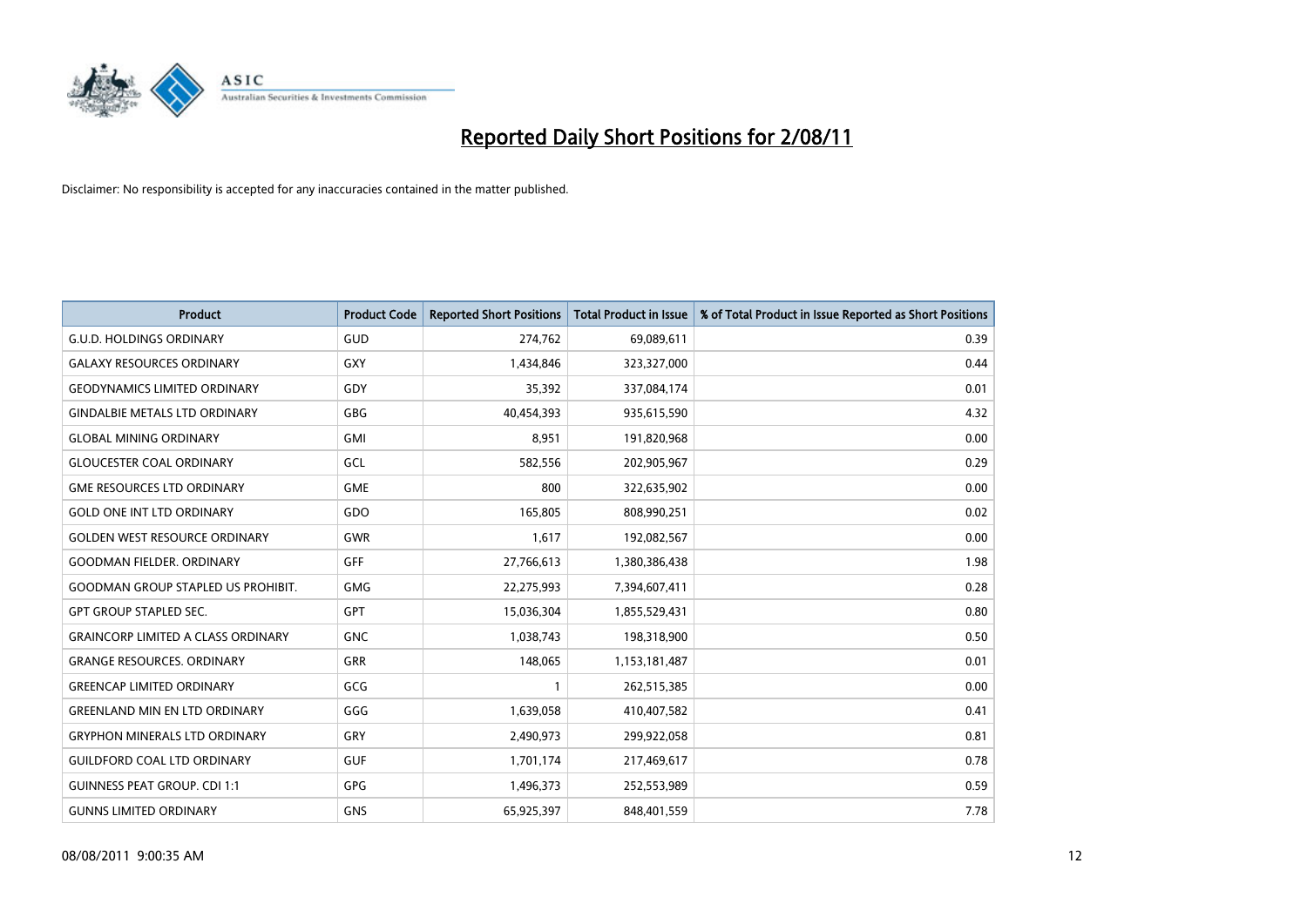

| <b>Product</b>                        | <b>Product Code</b> | <b>Reported Short Positions</b> | <b>Total Product in Issue</b> | % of Total Product in Issue Reported as Short Positions |
|---------------------------------------|---------------------|---------------------------------|-------------------------------|---------------------------------------------------------|
| <b>GWA GROUP LTD ORDINARY</b>         | <b>GWA</b>          | 7,381,768                       | 301,525,014                   | 2.43                                                    |
| <b>HARVEY NORMAN ORDINARY</b>         | <b>HVN</b>          | 55,714,221                      | 1,062,316,784                 | 5.27                                                    |
| HASTIE GROUP LIMITED ORDINARY         | <b>HST</b>          | 5,889,016                       | 1,367,511,426                 | 0.43                                                    |
| HASTINGS DIVERSIFIED STAPLED SECURITY | <b>HDF</b>          | 2,037,084                       | 530,001,072                   | 0.37                                                    |
| <b>HEARTWARE INT INC CDI 35:1</b>     | <b>HIN</b>          | 272,008                         | 48,598,550                    | 0.56                                                    |
| <b>HENDERSON GROUP CDI 1:1</b>        | <b>HGG</b>          | 5,690,736                       | 621,996,994                   | 0.91                                                    |
| HFA HOLDINGS LIMITED ORDINARY         | <b>HFA</b>          | 455,023                         | 117,332,831                   | 0.38                                                    |
| <b>HIGHLANDS PACIFIC ORDINARY</b>     | <b>HIG</b>          | 2,415,464                       | 686,082,148                   | 0.35                                                    |
| HILLGROVE RES LTD ORDINARY            | <b>HGO</b>          | 891,153                         | 793,698,575                   | 0.10                                                    |
| HILLS HOLDINGS LTD ORDINARY           | <b>HIL</b>          | 3,710,891                       | 249,139,016                   | 1.48                                                    |
| HORIZON OIL LIMITED ORDINARY          | <b>HZN</b>          | 8,894,964                       | 1,130,811,515                 | 0.78                                                    |
| HUNNU COAL LIMITED ORDINARY           | <b>HUN</b>          | 214,171                         | 216,565,002                   | 0.09                                                    |
| <b>ICON ENERGY LIMITED ORDINARY</b>   | <b>ICN</b>          | 67.000                          | 469,301,394                   | 0.01                                                    |
| <b>IINET LIMITED ORDINARY</b>         | <b>IIN</b>          | 1,250,195                       | 152,169,119                   | 0.81                                                    |
| <b>IKWEZI MINING LTD ORDINARY</b>     | <b>IKW</b>          | 2,623,979                       | 168,800,000                   | 1.55                                                    |
| <b>ILUKA RESOURCES ORDINARY</b>       | <b>ILU</b>          | 2,635,839                       | 418,700,517                   | 0.61                                                    |
| <b>IMDEX LIMITED ORDINARY</b>         | <b>IMD</b>          | 94,748                          | 199,414,165                   | 0.04                                                    |
| IMF (AUSTRALIA) LTD ORDINARY          | <b>IMF</b>          | 329,821                         | 123,828,193                   | 0.26                                                    |
| <b>IMX RESOURCES LTD ORDINARY</b>     | <b>IXR</b>          | 20,000                          | 262,612,803                   | 0.01                                                    |
| <b>INCITEC PIVOT ORDINARY</b>         | <b>IPL</b>          | 3,112,877                       | 1,628,730,107                 | 0.18                                                    |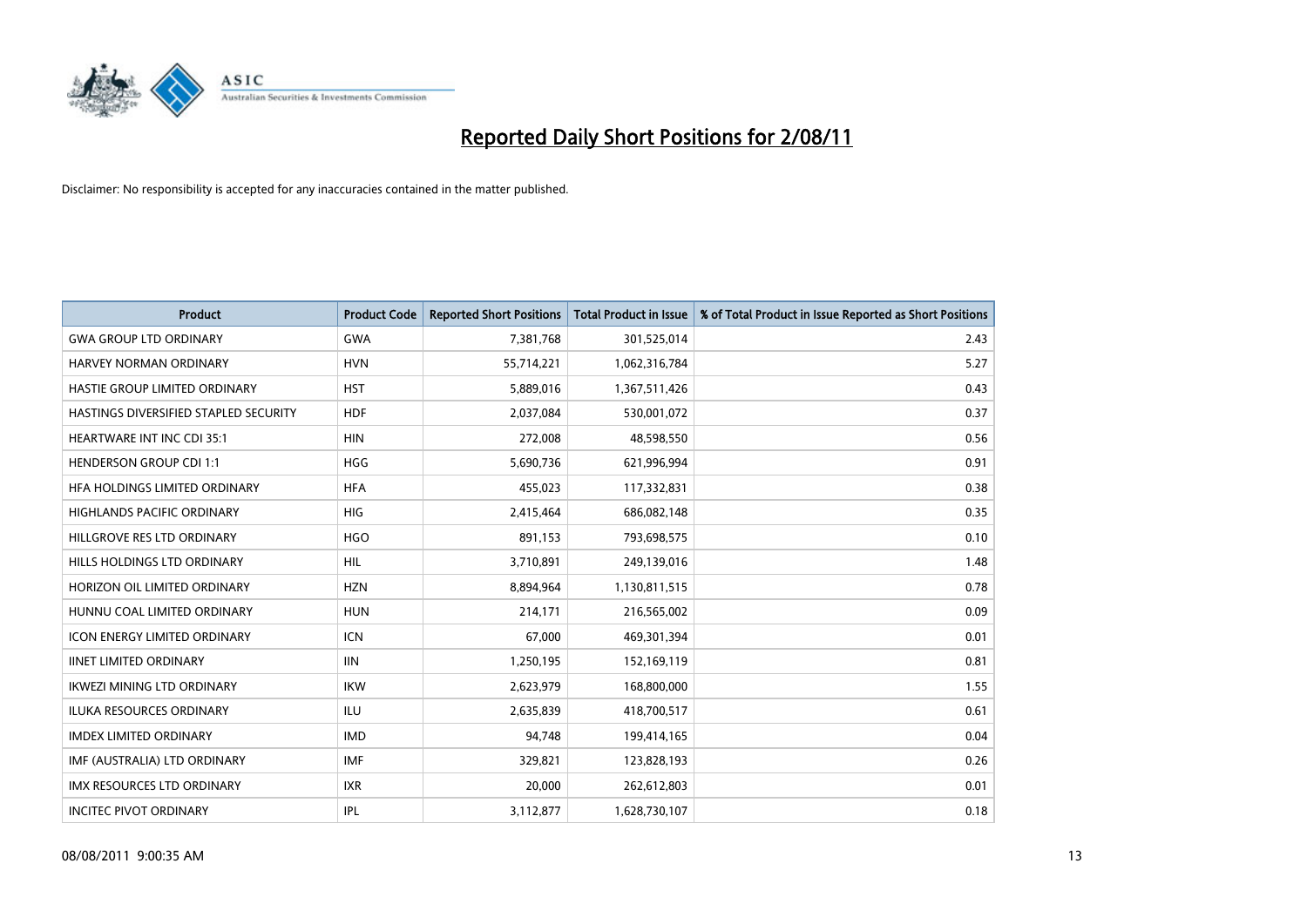

| <b>Product</b>                                | <b>Product Code</b> | <b>Reported Short Positions</b> | <b>Total Product in Issue</b> | % of Total Product in Issue Reported as Short Positions |
|-----------------------------------------------|---------------------|---------------------------------|-------------------------------|---------------------------------------------------------|
| <b>INDAGO RESOURCES LTD ORDINARY</b>          | <b>IDG</b>          | 8,179                           | 4,920,997                     | 0.17                                                    |
| INDEPENDENCE GROUP ORDINARY                   | IGO                 | 1,420,474                       | 202,907,135                   | 0.70                                                    |
| <b>INDOPHIL RESOURCES ORDINARY</b>            | <b>IRN</b>          | 14,931,361                      | 995,437,860                   | 1.49                                                    |
| <b>INDUSTREA LIMITED ORDINARY</b>             | IDL                 | 1,566,865                       | 364,733,566                   | 0.43                                                    |
| <b>INFIGEN ENERGY STAPLED SECURITIES</b>      | <b>IFN</b>          | 3,456,961                       | 762,265,972                   | 0.46                                                    |
| ING RE COM GROUP STAPLED SECURITIES           | <b>ILF</b>          | 9,075                           | 441,029,194                   | 0.00                                                    |
| INSURANCE AUSTRALIA ORDINARY                  | <b>IAG</b>          | 10,366,012                      | 2,079,034,021                 | 0.49                                                    |
| INT GOLDFIELDS LTD ORDINARY                   | <b>IGS</b>          | 12,197,682                      | 571,520,386                   | 2.13                                                    |
| INTEGRA MINING LTD, ORDINARY                  | <b>IGR</b>          | 4,876,524                       | 841,525,727                   | 0.57                                                    |
| <b>INTREPID MINES ORDINARY</b>                | <b>IAU</b>          | 5,375,957                       | 522,300,939                   | 1.01                                                    |
| <b>INVESTA OFFICE FUND STAPLED SECURITIES</b> | <b>IOF</b>          | 10,735,459                      | 2,729,071,212                 | 0.38                                                    |
| <b>INVOCARE LIMITED ORDINARY</b>              | <b>IVC</b>          | 911,243                         | 107,912,897                   | 0.82                                                    |
| <b>ION LIMITED ORDINARY</b>                   | <b>ION</b>          | 164,453                         | 256,365,105                   | 0.06                                                    |
| <b>IOOF HOLDINGS LTD ORDINARY</b>             | <b>IFL</b>          | 1,189,963                       | 229,794,395                   | 0.50                                                    |
| <b>IRESS MARKET TECH. ORDINARY</b>            | <b>IRE</b>          | 2,025,135                       | 126,992,462                   | 1.58                                                    |
| <b>IRON ORE HOLDINGS ORDINARY</b>             | <b>IOH</b>          | 47,583                          | 166,087,005                   | 0.02                                                    |
| ISHARES MSCI AUS 200 ISHARES MSCI AUS 200     | IOZ                 | 30,026                          | 1,950,015                     | 1.54                                                    |
| <b>ISHARES MSCI BRIC CDI 1:1</b>              | <b>IBK</b>          | 1,548                           | 3,650,000                     | 0.04                                                    |
| ISHARES MSCI EM MKTS CDI 1:1                  | <b>IEM</b>          | 18,083                          | 425,700,000                   | 0.00                                                    |
| ISHARES MSCI TAIWAN CDI 1:1                   | <b>ITW</b>          | 13,114                          | 184,400,000                   | 0.01                                                    |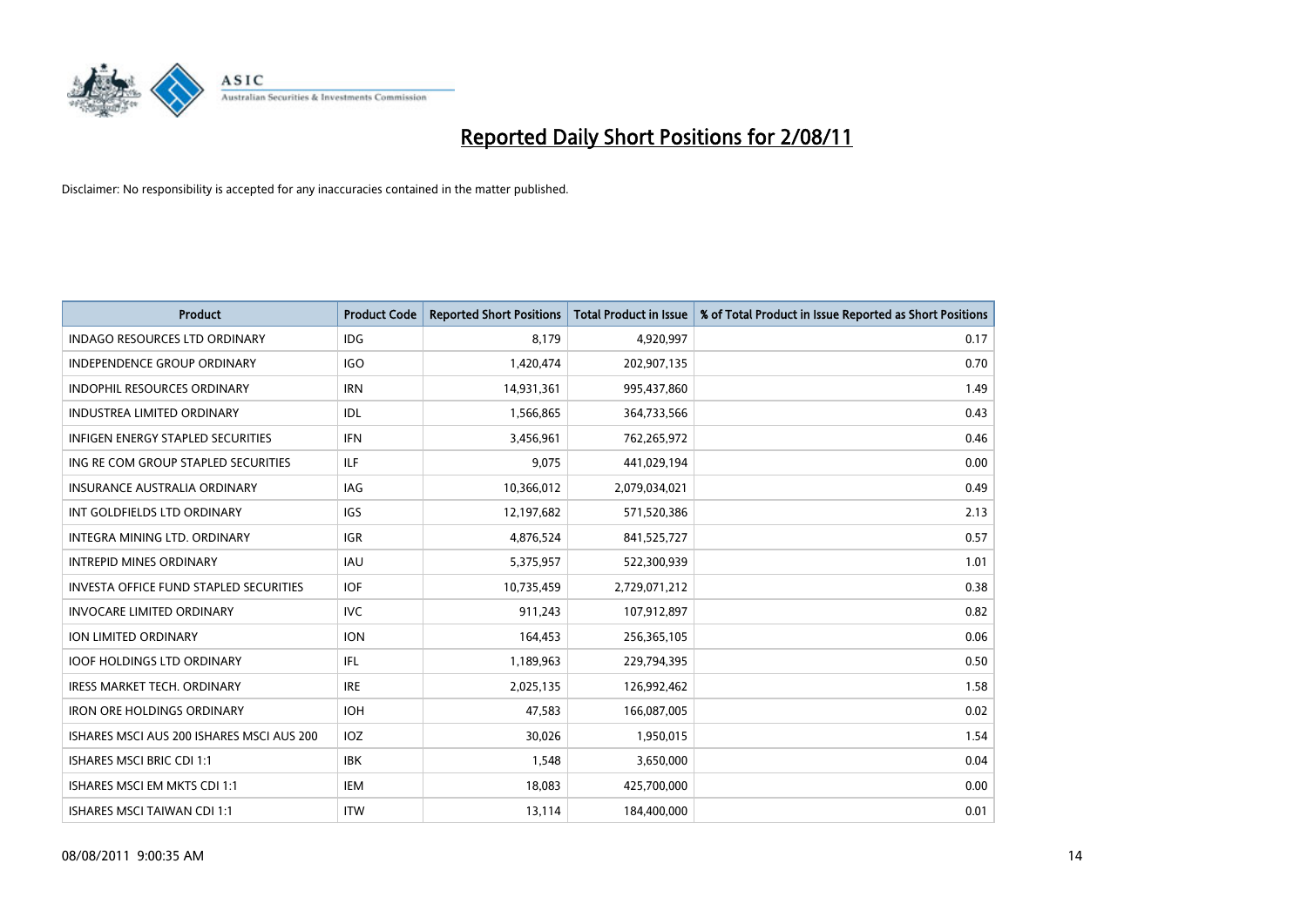

| <b>Product</b>                                  | <b>Product Code</b> | <b>Reported Short Positions</b> | Total Product in Issue | % of Total Product in Issue Reported as Short Positions |
|-------------------------------------------------|---------------------|---------------------------------|------------------------|---------------------------------------------------------|
| <b>ISHARES S&amp;P 500 CDI 1:1</b>              | <b>IVV</b>          | 16,162                          | 116,350,000            | 0.01                                                    |
| ISHARES S&P HIGH DIV ISHARES S&P HIGH DIV       | <b>IHD</b>          | 6,253                           | 2,200,055              | 0.28                                                    |
| ISHARES SMALL ORDS ISHARES SMALL ORDS           | <b>ISO</b>          | 98,994                          | 3,900,000              | 2.54                                                    |
| <b>ISOFT GROUP LIMITED ORDINARY</b>             | <b>ISF</b>          | 944,144                         | 1,076,986,272          | 0.09                                                    |
| <b>IVANHOE AUSTRALIA ORDINARY</b>               | <b>IVA</b>          | 88,261                          | 418,709,553            | 0.01                                                    |
| <b>JAMES HARDIE INDUST CHESS DEPOSITARY INT</b> | <b>IHX</b>          | 26,196,890                      | 437,311,611            | 5.96                                                    |
| <b>JAMESON RESOURCES ORDINARY</b>               | <b>JAL</b>          | 1,600,000                       | 95,828,865             | 1.67                                                    |
| <b>JB HI-FI LIMITED ORDINARY</b>                | <b>IBH</b>          | 17,802,357                      | 98,535,763             | 18.05                                                   |
| <b>JUPITER MINES ORDINARY</b>                   | <b>JMS</b>          | 30,024                          | 1,561,035,037          | 0.00                                                    |
| <b>KAGARA LTD ORDINARY</b>                      | KZL                 | 8,794,700                       | 717,943,836            | 1.21                                                    |
| KAIRIKI ENERGY LTD RIGHTS 19-AUG-11 DEF         | <b>KIKRB</b>        | 840,000                         | 1,781,283,996          | 0.05                                                    |
| KANGAROO RES LTD ORDINARY                       | <b>KRL</b>          | 600,000                         | 3,434,430,012          | 0.02                                                    |
| KAROON GAS AUSTRALIA ORDINARY                   | <b>KAR</b>          | 1,791,914                       | 221,420,769            | 0.79                                                    |
| KATHMANDU HOLD LTD ORDINARY                     | <b>KMD</b>          | 1,037,440                       | 200,000,000            | 0.51                                                    |
| <b>KEYBRIDGE CAPITAL ORDINARY</b>               | <b>KBC</b>          | 77,999                          | 172,070,564            | 0.05                                                    |
| KIMBERLEY METALS LTD ORDINARY                   | <b>KBL</b>          | 1,820                           | 164,452,978            | 0.00                                                    |
| KINGSGATE CONSOLID, ORDINARY                    | <b>KCN</b>          | 2,799,735                       | 135,338,157            | 2.05                                                    |
| KINGSROSE MINING LTD ORDINARY                   | <b>KRM</b>          | 614,421                         | 265,488,064            | 0.23                                                    |
| LEIGHTON HOLDINGS ORDINARY                      | LEI                 | 7,365,945                       | 336,515,596            | 2.18                                                    |
| LEND LEASE GROUP UNIT/ORD STAPLED               | LLC                 | 2,654,283                       | 570,915,669            | 0.45                                                    |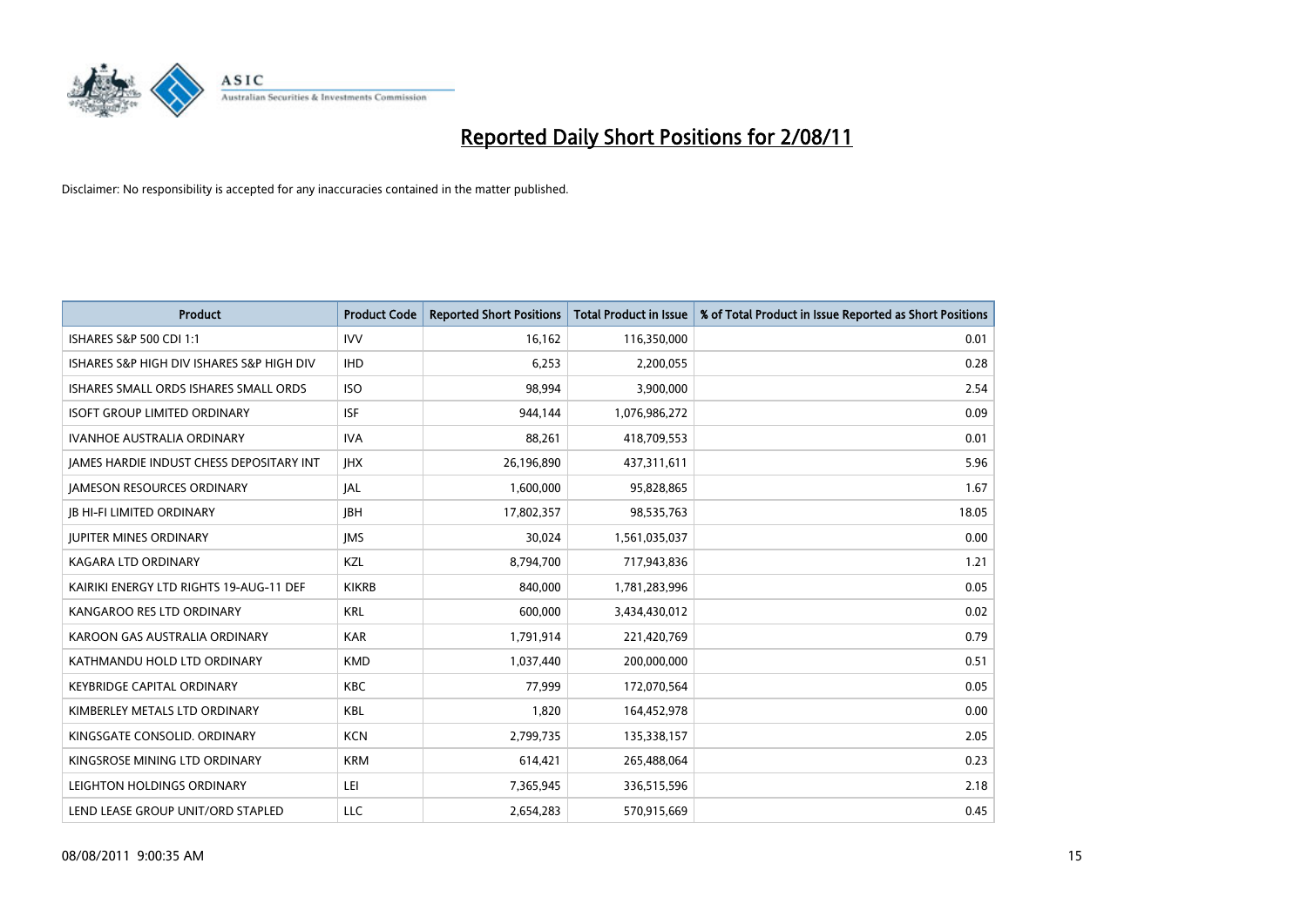

| <b>Product</b>                        | <b>Product Code</b> | <b>Reported Short Positions</b> | <b>Total Product in Issue</b> | % of Total Product in Issue Reported as Short Positions |
|---------------------------------------|---------------------|---------------------------------|-------------------------------|---------------------------------------------------------|
| LINC ENERGY LTD ORDINARY              | <b>LNC</b>          | 6,302,143                       | 503,418,900                   | 1.24                                                    |
| LIQUEFIED NATURAL ORDINARY            | LNG                 | 370,140                         | 267,699,015                   | 0.14                                                    |
| LUDOWICI LIMITED ORDINARY             | LDW                 | 6,496                           | 29,353,354                    | 0.02                                                    |
| LYNAS CORPORATION ORDINARY            | <b>LYC</b>          | 43,455,347                      | 1,713,646,913                 | 2.57                                                    |
| M2 TELECOMMUNICATION ORDINARY         | <b>MTU</b>          | 102,681                         | 123,616,285                   | 0.08                                                    |
| MACARTHUR COAL ORDINARY               | <b>MCC</b>          | 766,381                         | 302,092,343                   | 0.24                                                    |
| <b>MACMAHON HOLDINGS ORDINARY</b>     | <b>MAH</b>          | 6,024,656                       | 733,711,705                   | 0.82                                                    |
| MACQ ATLAS ROADS GRP ORDINARY STAPLED | <b>MQA</b>          | 5,884,524                       | 452,345,907                   | 1.29                                                    |
| MACQUARIE GROUP LTD ORDINARY          | <b>MOG</b>          | 5,645,769                       | 348,276,927                   | 1.58                                                    |
| MAP GROUP STAPLED US PROHIBIT.        | <b>MAP</b>          | 5,181,537                       | 1,861,210,782                 | 0.26                                                    |
| MATRIX C & E LTD ORDINARY             | <b>MCE</b>          | 138,283                         | 77,081,507                    | 0.18                                                    |
| MCMILLAN SHAKESPEARE ORDINARY         | <b>MMS</b>          | 54,745                          | 68,081,810                    | 0.07                                                    |
| MCPHERSON'S LTD ORDINARY              | <b>MCP</b>          | 242,576                         | 72,401,758                    | 0.33                                                    |
| MEDUSA MINING LTD ORDINARY            | <b>MML</b>          | 1,646,400                       | 188,233,911                   | 0.86                                                    |
| MELBOURNE IT LIMITED ORDINARY         | <b>MLB</b>          | 178,636                         | 80,662,621                    | 0.23                                                    |
| MEO AUSTRALIA LTD ORDINARY            | <b>MEO</b>          | 901,883                         | 539,913,260                   | 0.15                                                    |
| <b>MERMAID MARINE ORDINARY</b>        | <b>MRM</b>          | 2,020,756                       | 215,376,756                   | 0.93                                                    |
| MESOBLAST LIMITED ORDINARY            | <b>MSB</b>          | 1,828,326                       | 280,425,258                   | 0.66                                                    |
| METALS X LIMITED ORDINARY             | <b>MLX</b>          | 326,940                         | 1,365,661,782                 | 0.03                                                    |
| METCASH LIMITED ORDINARY              | <b>MTS</b>          | 34,525,517                      | 768,928,924                   | 4.47                                                    |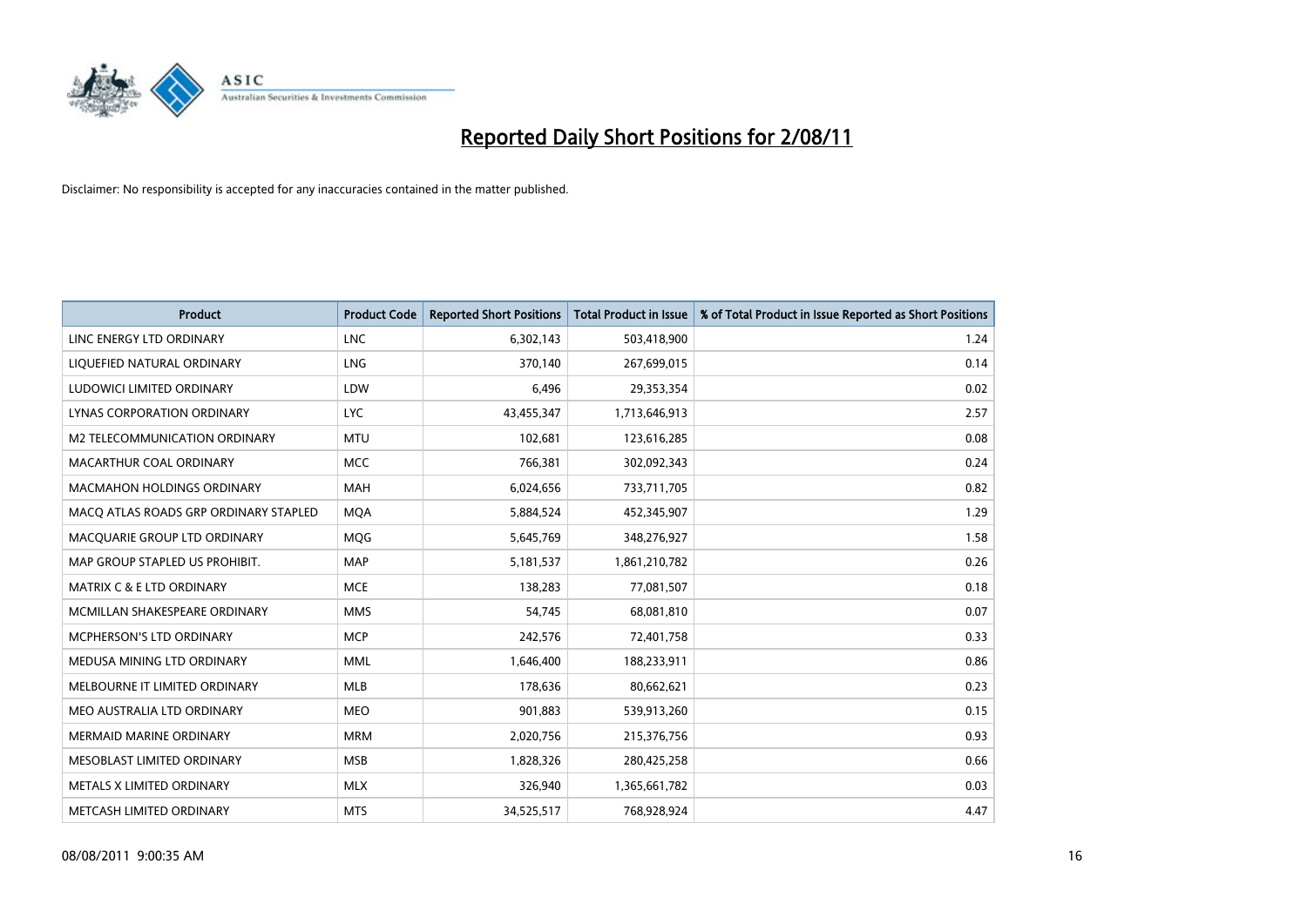

| <b>Product</b>                     | <b>Product Code</b> | <b>Reported Short Positions</b> | <b>Total Product in Issue</b> | % of Total Product in Issue Reported as Short Positions |
|------------------------------------|---------------------|---------------------------------|-------------------------------|---------------------------------------------------------|
| METGASCO LIMITED ORDINARY          | <b>MEL</b>          | 580,700                         | 276,213,791                   | 0.21                                                    |
| METMINCO LIMITED ORDINARY          | <b>MNC</b>          | 2,417,759                       | 1,462,616,146                 | 0.17                                                    |
| MHM METALS LIMITED ORDINARY        | <b>MHM</b>          | 87,233                          | 102,252,570                   | 0.09                                                    |
| MICLYN EXP OFFSHR ORDINARY         | <b>MIO</b>          | 302,831                         | 274,618,684                   | 0.10                                                    |
| MINARA RESOURCES ORDINARY          | <b>MRE</b>          | 16,693,246                      | 1,169,424,487                 | 1.42                                                    |
| MINCOR RESOURCES NL ORDINARY       | <b>MCR</b>          | 1,362,236                       | 200,608,804                   | 0.67                                                    |
| MINEMAKERS LIMITED ORDINARY        | <b>MAK</b>          | 44,227                          | 227,003,950                   | 0.02                                                    |
| MINERAL DEPOSITS ORDINARY          | <b>MDL</b>          | 190,345                         | 83,538,786                    | 0.22                                                    |
| MINERAL RESOURCES, ORDINARY        | <b>MIN</b>          | 459,867                         | 169,208,017                   | 0.26                                                    |
| MIRABELA NICKEL LTD ORDINARY       | <b>MBN</b>          | 12,193,844                      | 491,781,237                   | 2.47                                                    |
| MIRVAC GROUP STAPLED SECURITIES    | <b>MGR</b>          | 33,816,030                      | 3,416,924,188                 | 0.97                                                    |
| MISSION NEWENERGY ORDINARY         | <b>MBT</b>          | 1,400                           | 8,598,971                     | 0.02                                                    |
| MOLOPO ENERGY LTD ORDINARY         | <b>MPO</b>          | 1,520,026                       | 245,579,810                   | 0.61                                                    |
| <b>MONADELPHOUS GROUP ORDINARY</b> | <b>MND</b>          | 792,077                         | 87,576,827                    | 0.89                                                    |
| MORTGAGE CHOICE LTD ORDINARY       | <b>MOC</b>          | 1,515                           | 119,948,255                   | 0.00                                                    |
| <b>MOUNT GIBSON IRON ORDINARY</b>  | <b>MGX</b>          | 12,931,706                      | 1,082,570,693                 | 1.19                                                    |
| MSF SUGAR LIMITED ORDINARY         | <b>MSF</b>          | 29,108                          | 69,165,378                    | 0.04                                                    |
| MULTIPLEX SITES SITES              | <b>MXUPA</b>        | 172                             | 4,500,000                     | 0.00                                                    |
| MURCHISON METALS LTD ORDINARY      | <b>MMX</b>          | 12,636,672                      | 437,309,555                   | 2.87                                                    |
| <b>MYER HOLDINGS LTD ORDINARY</b>  | <b>MYR</b>          | 30,258,142                      | 582,947,884                   | 5.20                                                    |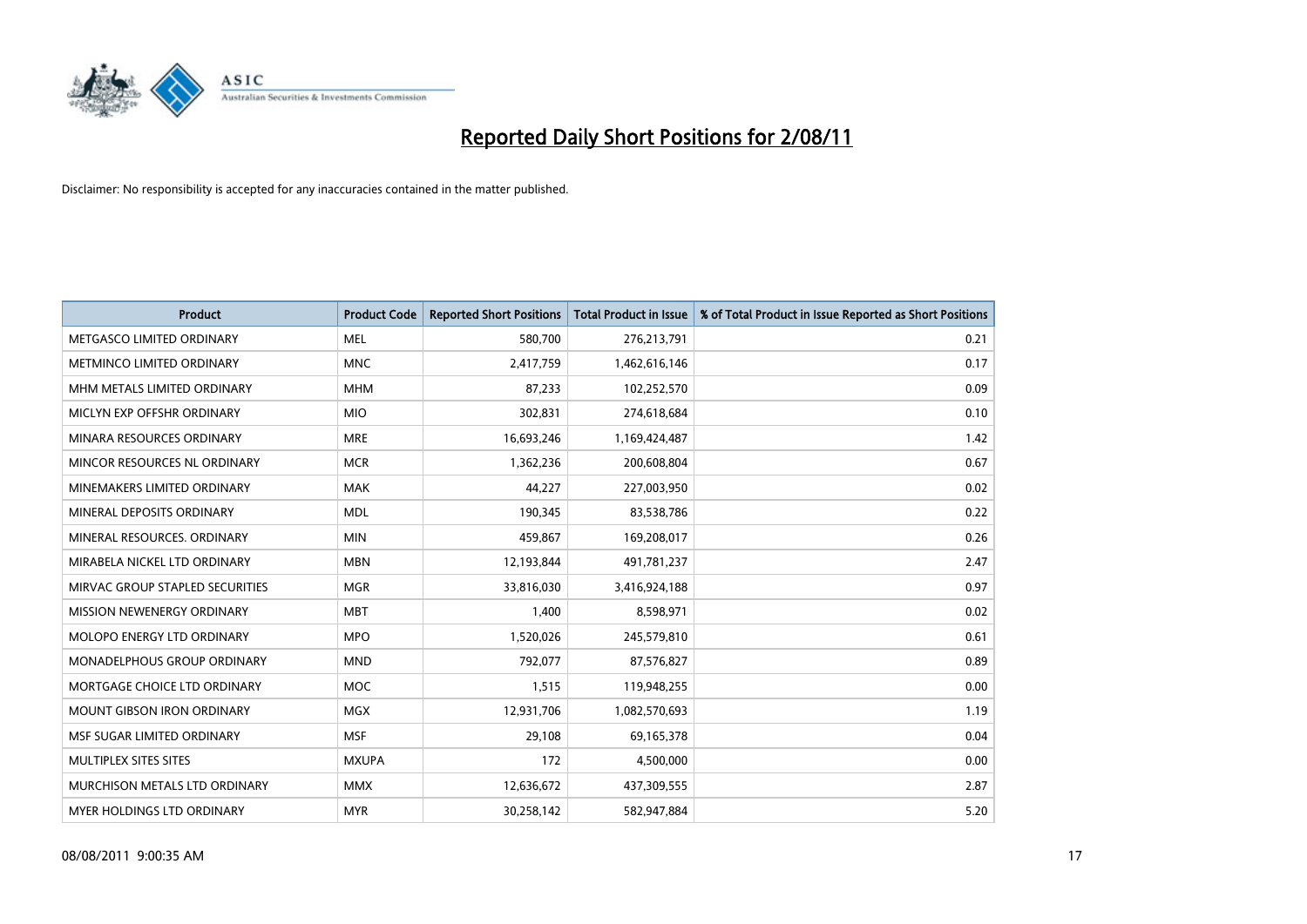

| <b>Product</b>                  | <b>Product Code</b> | <b>Reported Short Positions</b> | <b>Total Product in Issue</b> | % of Total Product in Issue Reported as Short Positions |
|---------------------------------|---------------------|---------------------------------|-------------------------------|---------------------------------------------------------|
| <b>MYSTATE LIMITED ORDINARY</b> | <b>MYS</b>          | 1,400                           | 67,439,158                    | 0.00                                                    |
| NATIONAL AUST. BANK ORDINARY    | <b>NAB</b>          | 14,142,564                      | 2,201,147,145                 | 0.62                                                    |
| NATURAL FUEL LIMITED ORDINARY   | <b>NFL</b>          |                                 | 1,121,912                     | 0.00                                                    |
| NAVIGATOR RESOURCES ORDINARY    | <b>NAV</b>          | 78,150                          | 465,791,748                   | 0.02                                                    |
| NAVITAS LIMITED ORDINARY        | <b>NVT</b>          | 3,287,477                       | 375,230,115                   | 0.87                                                    |
| NEPTUNE MARINE ORDINARY         | <b>NMS</b>          | 697,533                         | 1,748,545,632                 | 0.04                                                    |
| NEW HOPE CORPORATION ORDINARY   | <b>NHC</b>          | 716,645                         | 830,230,549                   | 0.09                                                    |
| NEWCREST MINING ORDINARY        | <b>NCM</b>          | 4,066,536                       | 765,000,000                   | 0.52                                                    |
| NEWS CORP A NON-VOTING CDI      | <b>NWSLV</b>        | 5,364,903                       | 1,829,970,301                 | 0.29                                                    |
| NEWS CORP B VOTING CDI          | <b>NWS</b>          | 4,948,871                       | 798,520,953                   | 0.63                                                    |
| NEXBIS LIMITED ORDINARY         | <b>NBS</b>          | 163,733                         | 798,356,704                   | 0.02                                                    |
| NEXUS ENERGY LIMITED ORDINARY   | <b>NXS</b>          | 18,859,990                      | 1,326,337,066                 | 1.42                                                    |
| NIB HOLDINGS LIMITED ORDINARY   | <b>NHF</b>          | 270,044                         | 466,733,110                   | 0.06                                                    |
| NICK SCALI LIMITED ORDINARY     | <b>NCK</b>          | 40,846                          | 81,000,000                    | 0.05                                                    |
| NIDO PETROLEUM ORDINARY         | <b>NDO</b>          | 86,928                          | 1,389,163,151                 | 0.00                                                    |
| NOBLE MINERAL RES ORDINARY      | <b>NMG</b>          | 755,001                         | 397,574,003                   | 0.19                                                    |
| NORTHERN CREST ORDINARY         | <b>NOC</b>          | 24,345                          | 133,484,723                   | 0.02                                                    |
| NORTHERN IRON LTD ORDINARY      | <b>NFE</b>          | 777,085                         | 336,084,863                   | 0.23                                                    |
| NRW HOLDINGS LIMITED ORDINARY   | <b>NWH</b>          | 466,699                         | 278,888,011                   | 0.16                                                    |
| NUCOAL RESOURCES NL ORDINARY    | <b>NCR</b>          | 69,476                          | 437,193,340                   | 0.02                                                    |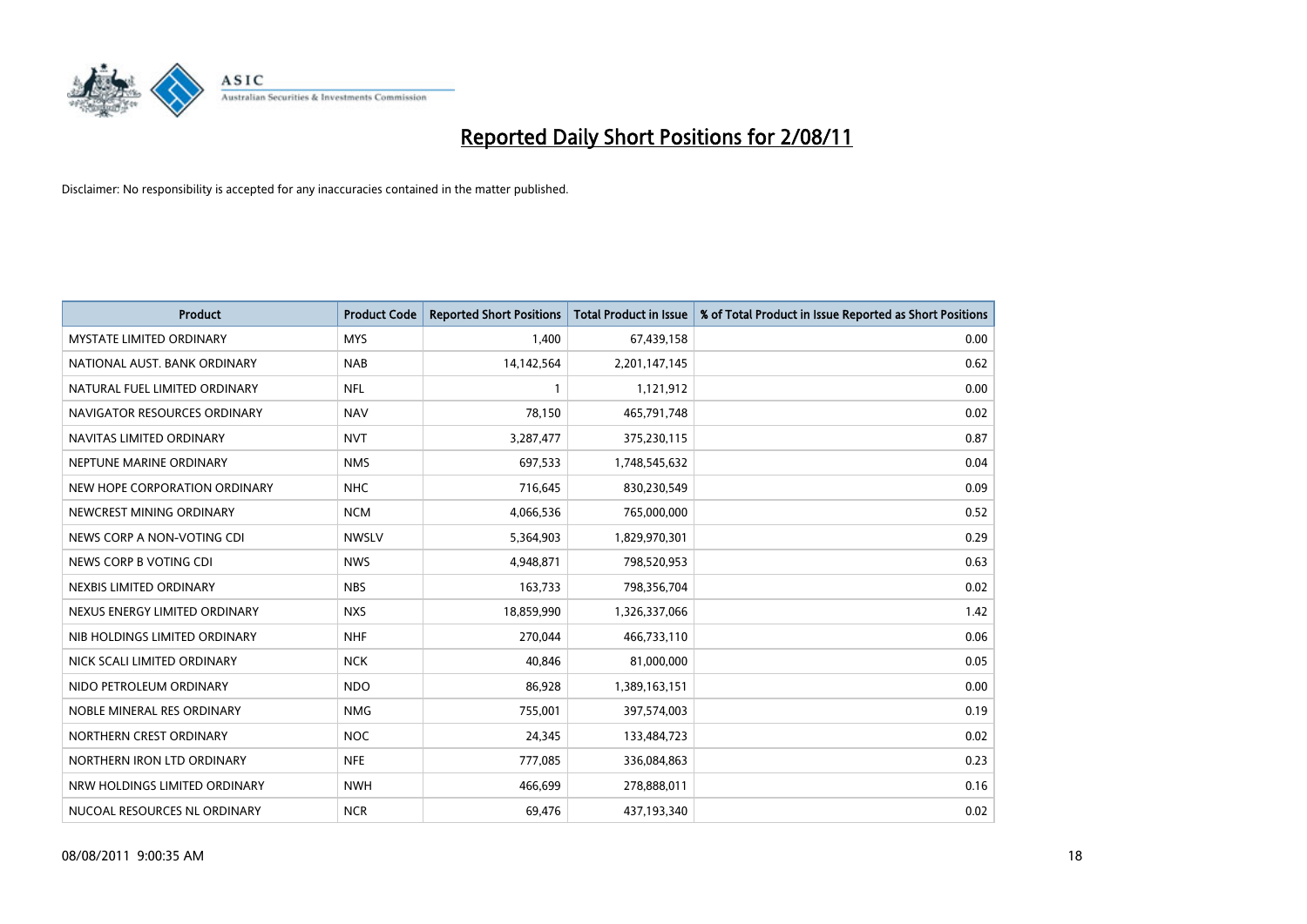

| <b>Product</b>                        | <b>Product Code</b> | <b>Reported Short Positions</b> | <b>Total Product in Issue</b> | % of Total Product in Issue Reported as Short Positions |
|---------------------------------------|---------------------|---------------------------------|-------------------------------|---------------------------------------------------------|
| NUFARM LIMITED ORDINARY               | <b>NUF</b>          | 5,755,921                       | 261,833,005                   | 2.20                                                    |
| <b>OAKTON LIMITED ORDINARY</b>        | <b>OKN</b>          | 651,950                         | 93,800,235                    | 0.70                                                    |
| OCEANAGOLD CORP. CHESS DEPOSITARY INT | <b>OGC</b>          | 775,875                         | 262,600,385                   | 0.30                                                    |
| OCEANIA CAPITAL LTD ORDINARY          | <b>OCP</b>          | 2,500                           | 91,921,295                    | 0.00                                                    |
| OIL SEARCH LTD ORDINARY               | OSH                 | 14,336,193                      | 1,320,648,378                 | 1.05                                                    |
| <b>OILEX LTD ORDINARY</b>             | <b>OEX</b>          | 700,241                         | 253,274,885                   | 0.28                                                    |
| OM HOLDINGS LIMITED ORDINARY          | <b>OMH</b>          | 9,143,663                       | 504,105,150                   | 1.81                                                    |
| <b>ONESTEEL LIMITED ORDINARY</b>      | OST                 | 20,177,320                      | 1,338,106,652                 | 1.48                                                    |
| ORICA LIMITED ORDINARY                | ORI                 | 2,780,082                       | 363,966,570                   | 0.75                                                    |
| ORIGIN ENERGY ORDINARY                | <b>ORG</b>          | 2,590,562                       | 1,064,549,259                 | 0.24                                                    |
| OROCOBRE LIMITED ORDINARY             | <b>ORE</b>          | 184,140                         | 103,063,894                   | 0.17                                                    |
| OROTONGROUP LIMITED ORDINARY          | <b>ORL</b>          | 115,935                         | 40,880,902                    | 0.28                                                    |
| OTTO ENERGY LIMITED ORDINARY          | <b>OEL</b>          | 109,204                         | 1,138,290,071                 | 0.01                                                    |
| OZ MINERALS ORDINARY                  | OZL                 | 6,405,415                       | 323,877,514                   | 1.97                                                    |
| <b>PACIFIC BRANDS ORDINARY</b>        | <b>PBG</b>          | 12,406,369                      | 931,386,248                   | 1.31                                                    |
| PALADIN ENERGY LTD ORDINARY           | PDN                 | 16,606,835                      | 777,698,217                   | 2.13                                                    |
| PANAUST LIMITED ORDINARY              | <b>PNA</b>          | 15,087,000                      | 593,867,443                   | 2.53                                                    |
| PANORAMIC RESOURCES ORDINARY          | PAN                 | 1,117,493                       | 207,050,710                   | 0.54                                                    |
| PAPERLINX LIMITED ORDINARY            | <b>PPX</b>          | 6,121,152                       | 603,580,761                   | 1.02                                                    |
| PAPILLON RES LTD ORDINARY             | PIR                 | 405.974                         | 204,156,658                   | 0.20                                                    |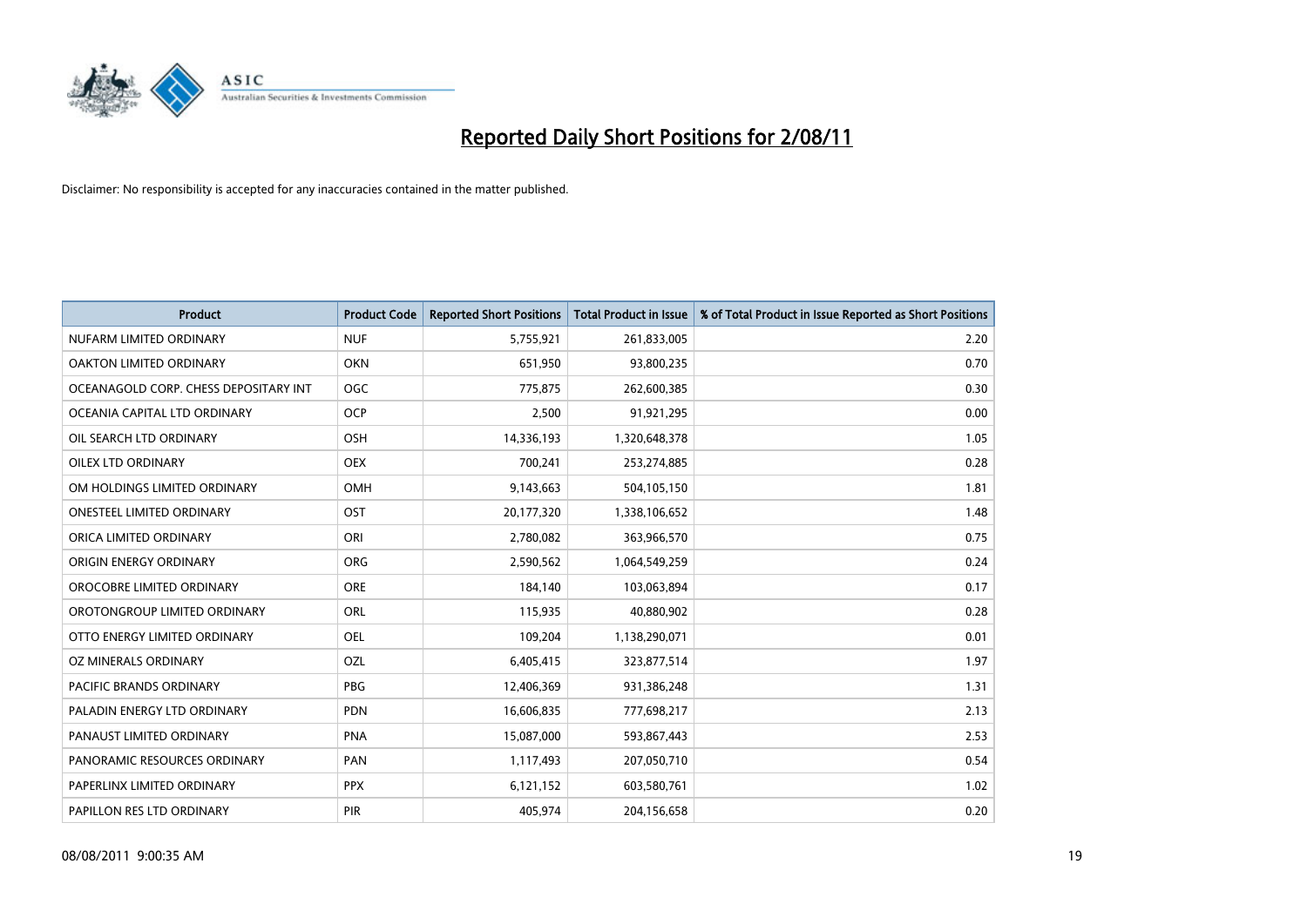

| <b>Product</b>                | <b>Product Code</b> | <b>Reported Short Positions</b> | <b>Total Product in Issue</b> | % of Total Product in Issue Reported as Short Positions |
|-------------------------------|---------------------|---------------------------------|-------------------------------|---------------------------------------------------------|
| PATTIES FOODS LTD ORDINARY    | PFL                 |                                 | 138,989,223                   | 0.00                                                    |
| PEAK RESOURCES ORDINARY       | <b>PEK</b>          | 88,512                          | 155,979,643                   | 0.06                                                    |
| PEET LIMITED ORDINARY         | <b>PPC</b>          | 102,551                         | 318,038,544                   | 0.02                                                    |
| PENINSULA ENERGY LTD ORDINARY | <b>PEN</b>          | 2,883,879                       | 2,099,337,752                 | 0.14                                                    |
| PERILYA LIMITED ORDINARY      | PEM                 | 344,656                         | 526,075,563                   | 0.07                                                    |
| PERPETUAL LIMITED ORDINARY    | PPT                 | 2,823,180                       | 44,671,129                    | 6.33                                                    |
| PERSEUS MINING LTD ORDINARY   | PRU                 | 3,856,272                       | 425,667,088                   | 0.90                                                    |
| PETSEC ENERGY ORDINARY        | <b>PSA</b>          | 223,332                         | 231,283,622                   | 0.10                                                    |
| PHARMAXIS LTD ORDINARY        | <b>PXS</b>          | 2,285,701                       | 228,290,309                   | 1.00                                                    |
| PHOTON GROUP LTD ORDINARY     | PGA                 | 250,510                         | 1,540,886,866                 | 0.02                                                    |
| PLATINUM ASSET ORDINARY       | <b>PTM</b>          | 7,851,927                       | 561,347,878                   | 1.40                                                    |
| PLATINUM AUSTRALIA ORDINARY   | <b>PLA</b>          | 5,220,113                       | 392,430,039                   | 1.33                                                    |
| PLATINUM CAPITAL LTD ORDINARY | <b>PMC</b>          |                                 | 164,959,410                   | 0.00                                                    |
| PMP LIMITED ORDINARY          | <b>PMP</b>          | 63,982                          | 329,879,212                   | 0.01                                                    |
| PORT BOUVARD LIMITED ORDINARY | PBD                 | 6,754                           | 593,868,295                   | 0.00                                                    |
| PREMIER INVESTMENTS ORDINARY  | <b>PMV</b>          | 536,634                         | 155,062,831                   | 0.35                                                    |
| PRIMA BIOMED LTD ORDINARY     | <b>PRR</b>          | 5,495,000                       | 1,003,115,222                 | 0.55                                                    |
| PRIMARY HEALTH CARE ORDINARY  | PRY                 | 9,964,465                       | 497,449,803                   | 2.00                                                    |
| PRIME MEDIA GRP LTD ORDINARY  | <b>PRT</b>          | $\overline{2}$                  | 366,330,303                   | 0.00                                                    |
| PRIMEAG AUSTRALIA ORDINARY    | PAG                 | 4,062,342                       | 223,375,665                   | 1.82                                                    |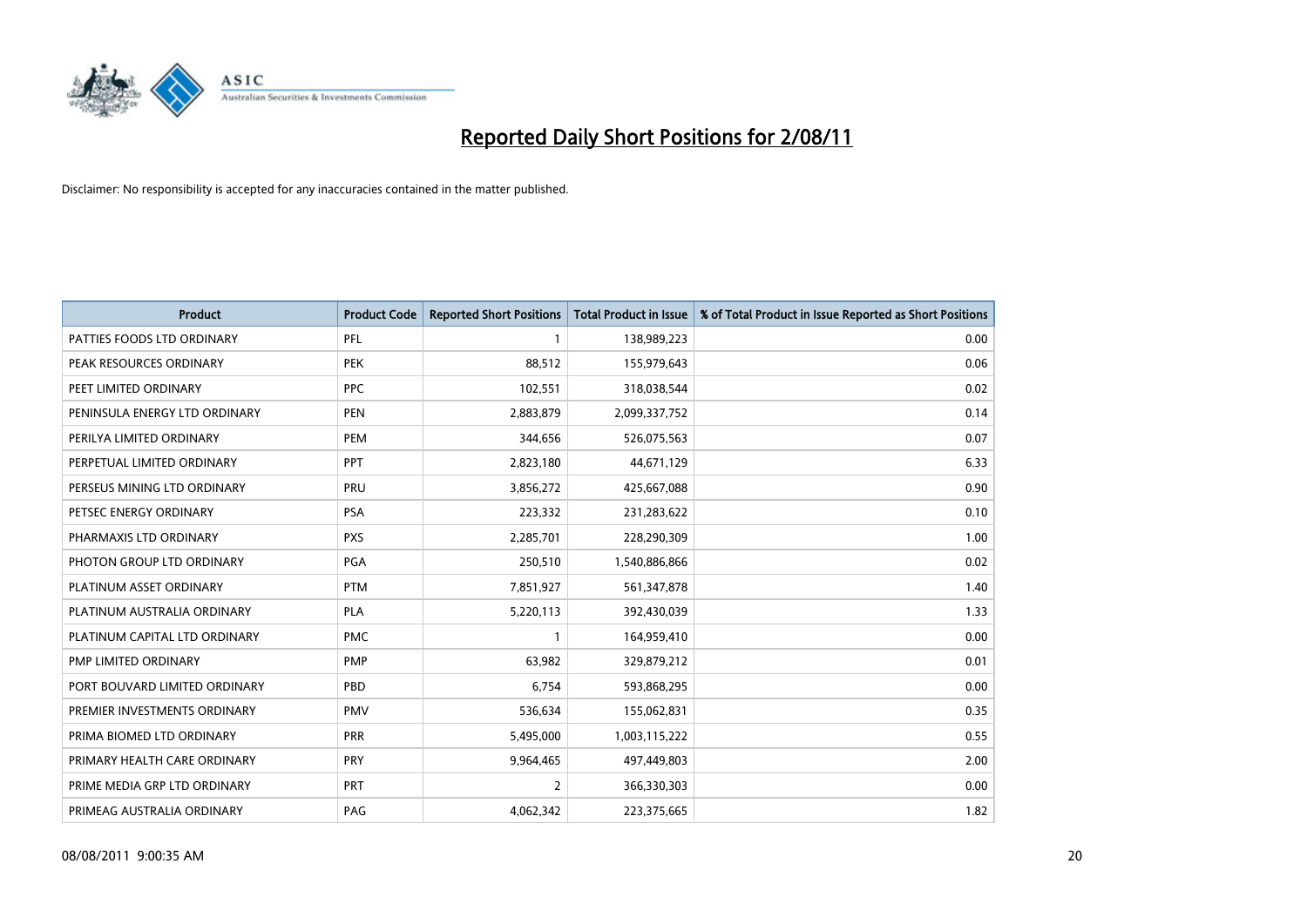

| <b>Product</b>                       | <b>Product Code</b> | <b>Reported Short Positions</b> | <b>Total Product in Issue</b> | % of Total Product in Issue Reported as Short Positions |
|--------------------------------------|---------------------|---------------------------------|-------------------------------|---------------------------------------------------------|
| PROGEN PHARMACEUTIC ORDINARY         | PGL                 | 151,596                         | 24,709,097                    | 0.61                                                    |
| PROGRAMMED ORDINARY                  | <b>PRG</b>          | 856,465                         | 118,169,908                   | 0.71                                                    |
| <b>PSIVIDA CORP CDI 1:1</b>          | <b>PVA</b>          | 6,878                           | 8,862,492                     | 0.08                                                    |
| <b>QANTAS AIRWAYS ORDINARY</b>       | QAN                 | 38,865,986                      | 2,265,123,620                 | 1.70                                                    |
| OBE INSURANCE GROUP ORDINARY         | <b>OBE</b>          | 21,720,391                      | 1,092,654,587                 | 1.91                                                    |
| OR NATIONAL LIMITED ORDINARY         | <b>ORN</b>          | 21,551,696                      | 2,440,000,000                 | 0.88                                                    |
| ORXPHARMA LTD ORDINARY               | <b>ORX</b>          | 76,242                          | 143,065,506                   | 0.05                                                    |
| <b>QUBE LOGISTICS ORDINARY UNITS</b> | <b>QUB</b>          | 3,579,447                       | 610,839,329                   | 0.59                                                    |
| RAMELIUS RESOURCES ORDINARY          | <b>RMS</b>          | 270,116                         | 291,767,215                   | 0.09                                                    |
| RAMSAY HEALTH CARE ORDINARY          | <b>RHC</b>          | 1,315,069                       | 202,081,252                   | 0.64                                                    |
| <b>RCR TOMLINSON ORDINARY</b>        | <b>RCR</b>          | 70,594                          | 132,010,172                   | 0.05                                                    |
| <b>REA GROUP ORDINARY</b>            | <b>REA</b>          | 57,096                          | 130,401,680                   | 0.03                                                    |
| RECKON LIMITED ORDINARY              | <b>RKN</b>          | 9,999                           | 133,384,060                   | 0.01                                                    |
| <b>RED 5 LIMITED ORDINARY</b>        | <b>RED</b>          | 48,106                          | 1,283,674,237                 | 0.00                                                    |
| <b>RED FORK ENERGY ORDINARY</b>      | <b>RFE</b>          | 7,696                           | 269,769,853                   | 0.00                                                    |
| REDBANK ENERGY LTD ORDINARY          | <b>AEI</b>          | 13                              | 786,287                       | 0.00                                                    |
| REDFLEX HOLDINGS ORDINARY            | <b>RDF</b>          | 10                              | 110,345,599                   | 0.00                                                    |
| REED RESOURCES LTD ORDINARY          | <b>RDR</b>          | 641,368                         | 264,742,501                   | 0.25                                                    |
| <b>REGIS RESOURCES ORDINARY</b>      | <b>RRL</b>          | 1,434,412                       | 432,523,680                   | 0.34                                                    |
| RESMED INC CDI 10:1                  | <b>RMD</b>          | 11,218,097                      | 1,545,678,330                 | 0.71                                                    |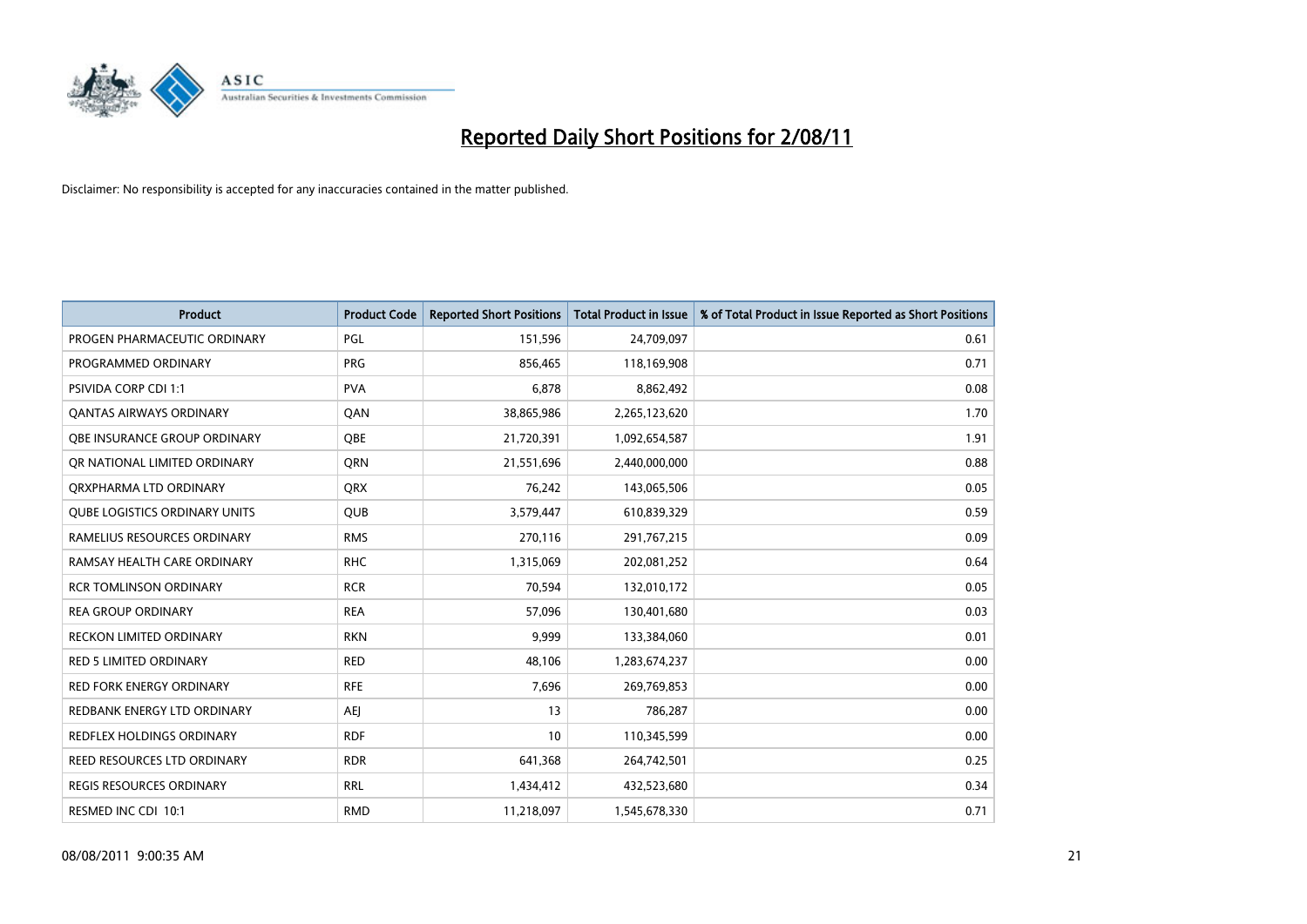

| <b>Product</b>                      | <b>Product Code</b> | <b>Reported Short Positions</b> | <b>Total Product in Issue</b> | % of Total Product in Issue Reported as Short Positions |
|-------------------------------------|---------------------|---------------------------------|-------------------------------|---------------------------------------------------------|
| <b>RESOLUTE MINING ORDINARY</b>     | <b>RSG</b>          | 7,935,904                       | 467,638,948                   | 1.68                                                    |
| <b>RESOURCE GENERATION ORDINARY</b> | <b>RES</b>          | 332,184                         | 262,895,652                   | 0.13                                                    |
| REVERSE CORP LIMITED ORDINARY       | <b>REF</b>          | 25,141                          | 92,382,175                    | 0.03                                                    |
| REX MINERALS LIMITED ORDINARY       | <b>RXM</b>          | 1,159,724                       | 153,635,519                   | 0.75                                                    |
| <b>RHG LIMITED ORDINARY</b>         | <b>RHG</b>          | 448,087                         | 318,092,978                   | 0.14                                                    |
| <b>RIALTO ENERGY ORDINARY</b>       | <b>RIA</b>          | 358,202                         | 375,006,264                   | 0.10                                                    |
| <b>RIDLEY CORPORATION ORDINARY</b>  | <b>RIC</b>          | 809,655                         | 307,817,071                   | 0.26                                                    |
| RIO TINTO LIMITED ORDINARY          | <b>RIO</b>          | 15,235,656                      | 435,758,720                   | 3.46                                                    |
| <b>RIVERCITY MOTORWAY STAPLED</b>   | <b>RCY</b>          | 132,000                         | 957,010,115                   | 0.01                                                    |
| ROBUST RESOURCES ORDINARY           | <b>ROL</b>          | 1,129,474                       | 84,944,097                    | 1.33                                                    |
| ROC OIL COMPANY ORDINARY            | <b>ROC</b>          | 1,231,204                       | 713,254,560                   | 0.16                                                    |
| ROYAL WOLF HOLDINGS ORDINARY        | <b>RWH</b>          | 60,000                          | 100,387,052                   | 0.06                                                    |
| SAI GLOBAL LIMITED ORDINARY         | SAI                 | 494,401                         | 199,570,046                   | 0.25                                                    |
| SALMAT LIMITED ORDINARY             | <b>SLM</b>          | 793,133                         | 159,780,299                   | 0.49                                                    |
| SAMSON OIL & GAS LTD ORDINARY       | SSN                 | 39,353                          | 1,742,300,585                 | 0.00                                                    |
| SANDFIRE RESOURCES ORDINARY         | <b>SFR</b>          | 1,691,771                       | 149,434,969                   | 1.13                                                    |
| SANTOS LTD ORDINARY                 | <b>STO</b>          | 9,631,099                       | 877,955,815                   | 1.10                                                    |
| SARACEN MINERAL ORDINARY            | <b>SAR</b>          | 369,943                         | 492,251,415                   | 0.07                                                    |
| SEDGMAN LIMITED ORDINARY            | <b>SDM</b>          | 734,629                         | 209,752,689                   | 0.35                                                    |
| SEEK LIMITED ORDINARY               | <b>SEK</b>          | 14,874,360                      | 337,065,707                   | 4.39                                                    |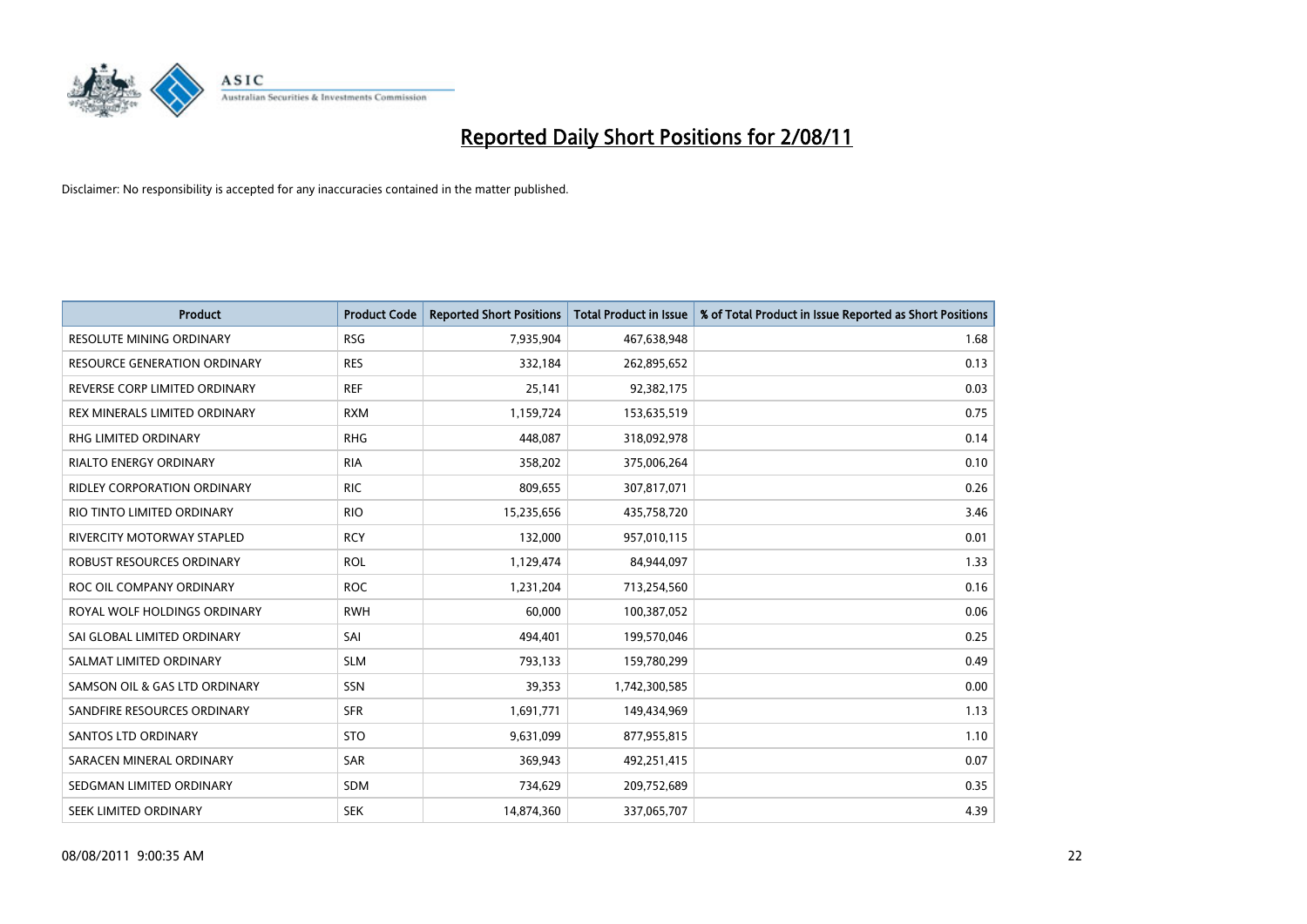

| <b>Product</b>                           | <b>Product Code</b> | <b>Reported Short Positions</b> | <b>Total Product in Issue</b> | % of Total Product in Issue Reported as Short Positions |
|------------------------------------------|---------------------|---------------------------------|-------------------------------|---------------------------------------------------------|
| SELECT HARVESTS ORDINARY                 | <b>SHV</b>          | 318,671                         | 56,226,960                    | 0.57                                                    |
| SENETAS CORPORATION ORDINARY             | <b>SEN</b>          | 756,999                         | 463,105,195                   | 0.16                                                    |
| SERVCORP LIMITED ORDINARY                | SRV                 | 90.051                          | 98,440,807                    | 0.09                                                    |
| SERVICE STREAM ORDINARY                  | <b>SSM</b>          | 407,301                         | 283,418,867                   | 0.14                                                    |
| SEVEN GROUP HOLDINGS ORDINARY            | <b>SVW</b>          | 888,483                         | 306,410,281                   | 0.28                                                    |
| SEVEN WEST MEDIA LTD ORDINARY            | <b>SWM</b>          | 4,180,942                       | 610,327,899                   | 0.68                                                    |
| SIGMA PHARMACEUTICAL ORDINARY            | <b>SIP</b>          | 15,719,292                      | 1,178,626,572                 | 1.31                                                    |
| SILEX SYSTEMS ORDINARY                   | <b>SLX</b>          | 319,419                         | 170,133,997                   | 0.19                                                    |
| SILVER LAKE RESOURCE ORDINARY            | <b>SLR</b>          | 111,219                         | 178,882,838                   | 0.05                                                    |
| SIMS METAL MGMT LTD ORDINARY             | SGM                 | 3,549,173                       | 205,408,830                   | 1.74                                                    |
| SINGAPORE TELECOMM. CHESS DEPOSITARY INT | SGT                 | 4,557,169                       | 198,739,178                   | 2.29                                                    |
| SIRIUS RESOURCES NL ORDINARY             | <b>SIR</b>          | 82,500                          | 137,134,586                   | 0.06                                                    |
| SKILLED GROUP LTD ORDINARY               | <b>SKE</b>          | 70,787                          | 233,089,776                   | 0.02                                                    |
| SKY CITY ENTERTAIN, ORDINARY             | <b>SKC</b>          | 10,000                          | 576,958,340                   | 0.00                                                    |
| <b>SKY NETWORK ORDINARY</b>              | <b>SKT</b>          | 9,000                           | 389,139,785                   | 0.00                                                    |
| SMS MANAGEMENT. ORDINARY                 | <b>SMX</b>          | 261,233                         | 68,290,180                    | 0.36                                                    |
| SONIC HEALTHCARE ORDINARY                | <b>SHL</b>          | 7,056,949                       | 388,429,875                   | 1.81                                                    |
| SOUL PATTINSON (W.H) ORDINARY            | SOL                 | 26,949                          | 238,640,580                   | 0.01                                                    |
| SOUTH BOULDER MINES ORDINARY             | <b>STB</b>          | 5,000                           | 87,115,688                    | 0.01                                                    |
| SP AUSNET STAPLED SECURITIES             | <b>SPN</b>          | 4,989,154                       | 2,850,932,204                 | 0.17                                                    |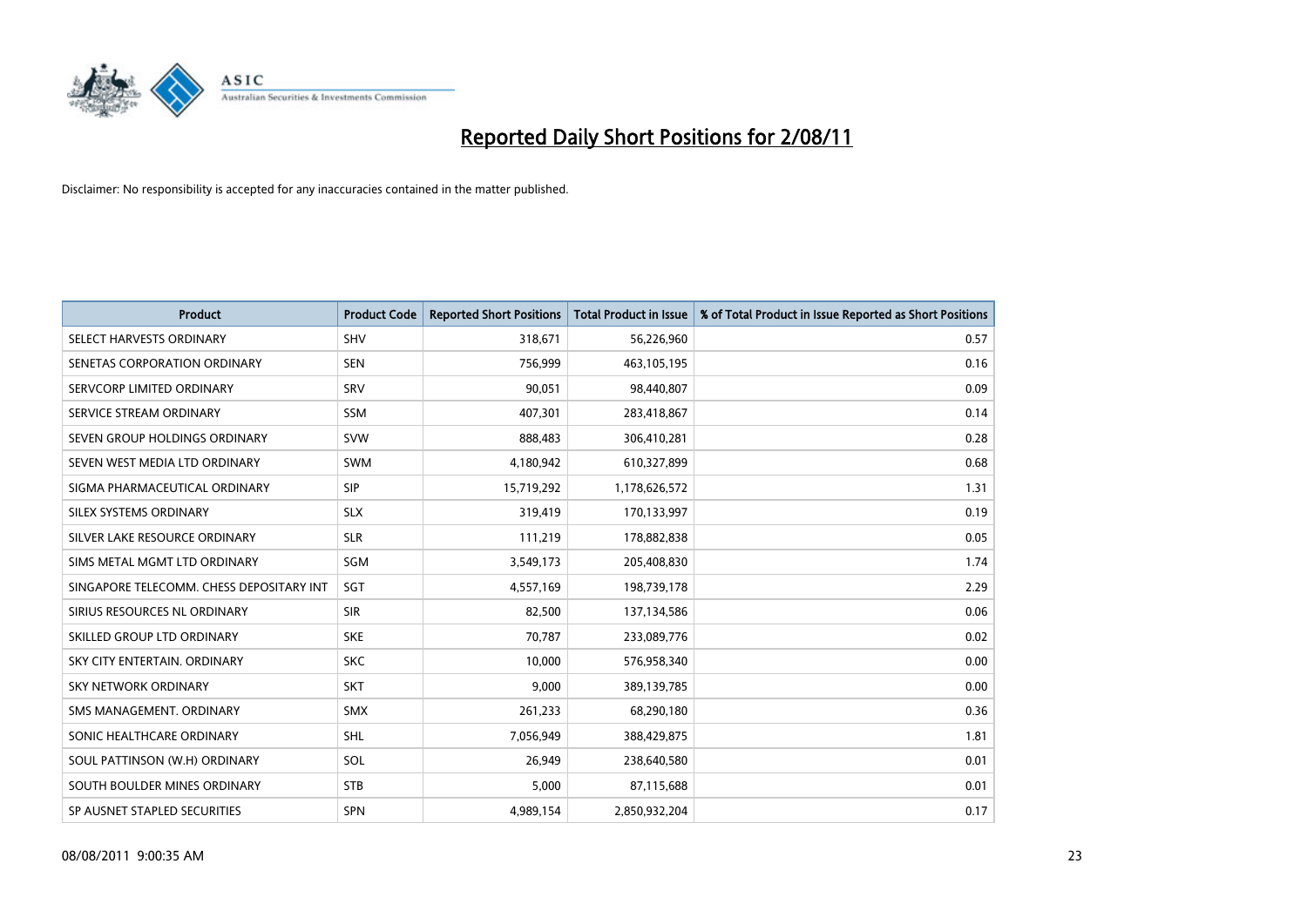

| <b>Product</b>                           | <b>Product Code</b> | <b>Reported Short Positions</b> | <b>Total Product in Issue</b> | % of Total Product in Issue Reported as Short Positions |
|------------------------------------------|---------------------|---------------------------------|-------------------------------|---------------------------------------------------------|
| SPARK INFRASTRUCTURE STAPLED NOTE & UNIT | SKI                 | 15,473,381                      | 1,326,734,264                 | 1.16                                                    |
| SPDR 200 FUND ETF UNITS                  | <b>STW</b>          | 8                               | 52,178,556                    | 0.00                                                    |
| SPECIALTY FASHION ORDINARY               | <b>SFH</b>          | 887,318                         | 191,786,121                   | 0.46                                                    |
| SPOTLESS GROUP LTD ORDINARY              | <b>SPT</b>          | 1,550,296                       | 262,766,725                   | 0.58                                                    |
| ST BARBARA LIMITED ORDINARY              | <b>SBM</b>          | 5,839,153                       | 325,615,389                   | 1.77                                                    |
| STAGING CONNECTIONS ORDINARY             | <b>STG</b>          | 2,917,189                       | 78,317,726                    | 3.72                                                    |
| STANMORE COAL LTD ORDINARY               | <b>SMR</b>          | 77,840                          | 88,295,738                    | 0.09                                                    |
| STARPHARMA HOLDINGS ORDINARY             | SPL                 | 49,755                          | 247,796,578                   | 0.02                                                    |
| STH AMERICAN COR LTD ORDINARY            | SAY                 | 9,200                           | 245,846,493                   | 0.00                                                    |
| STH CRS ELECT ENGNR ORDINARY             | <b>SXE</b>          | 2,910                           | 160,736,826                   | 0.00                                                    |
| STHN CROSS MEDIA ORDINARY                | <b>SXL</b>          | 2,747,116                       | 705,712,186                   | 0.40                                                    |
| STOCKLAND UNITS/ORD STAPLED              | <b>SGP</b>          | 8,815,591                       | 2,383,036,717                 | 0.36                                                    |
| STRAITS RES LTD. ORDINARY                | <b>SRO</b>          | 7,729,181                       | 324,796,141                   | 2.37                                                    |
| <b>STW COMMUNICATIONS ORDINARY</b>       | SGN                 | 265,170                         | 364,310,964                   | 0.07                                                    |
| SUNCORP GROUP LTD ORDINARY               | <b>SUN</b>          | 8,423,182                       | 1,286,600,980                 | 0.63                                                    |
| SUNDANCE ENERGY ORDINARY                 | <b>SEA</b>          | 81,879                          | 276,709,585                   | 0.03                                                    |
| SUNDANCE RESOURCES ORDINARY              | <b>SDL</b>          | 12,984,970                      | 2,872,514,669                 | 0.44                                                    |
| SUNLAND GROUP LTD ORDINARY               | <b>SDG</b>          | 35,730                          | 224,881,794                   | 0.02                                                    |
| SUPER RET REP LTD ORDINARY               | <b>SUL</b>          | 203,561                         | 130,068,739                   | 0.15                                                    |
| <b>SWICK MINING ORDINARY</b>             | <b>SWK</b>          | 156,071                         | 236,724,970                   | 0.06                                                    |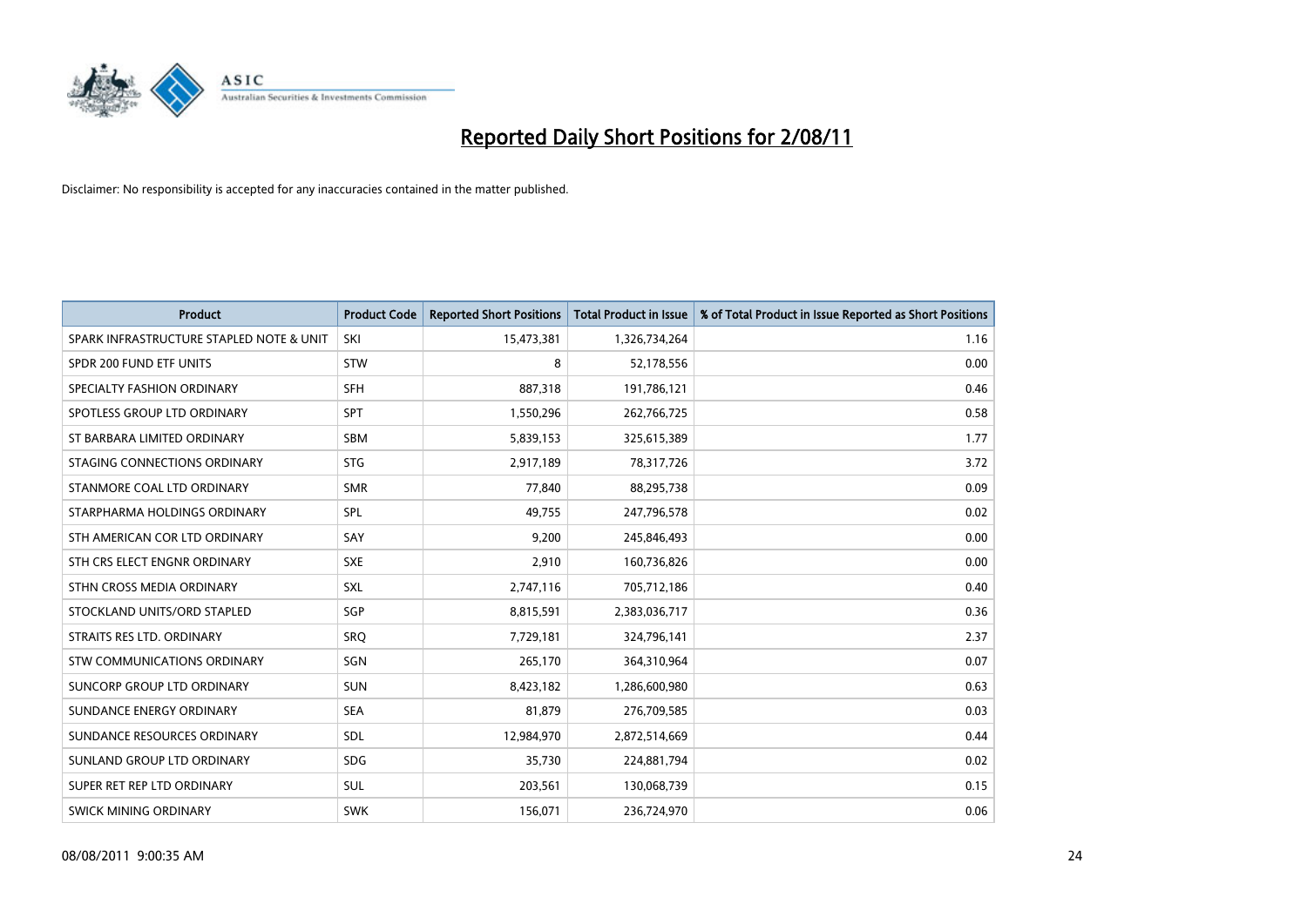

| <b>Product</b>                       | <b>Product Code</b> | <b>Reported Short Positions</b> | <b>Total Product in Issue</b> | % of Total Product in Issue Reported as Short Positions |
|--------------------------------------|---------------------|---------------------------------|-------------------------------|---------------------------------------------------------|
| SYMEX HOLDINGS ORDINARY              | SYM                 | 6,633                           | 189,166,670                   | 0.00                                                    |
| TABCORP HOLDINGS LTD ORDINARY        | <b>TAH</b>          | 6,192,971                       | 688,019,737                   | 0.90                                                    |
| TALENT2 INTERNATION ORDINARY         | <b>TWO</b>          | 140,168                         | 144,795,915                   | 0.09                                                    |
| TANAMI GOLD NL ORDINARY              | <b>TAM</b>          | 229,000                         | 260,997,677                   | 0.09                                                    |
| TAP OIL LIMITED ORDINARY             | <b>TAP</b>          | 547,079                         | 240,967,311                   | 0.23                                                    |
| TASSAL GROUP LIMITED ORDINARY        | <b>TGR</b>          | 84,213                          | 146,304,404                   | 0.04                                                    |
| <b>TATTS GROUP LTD ORDINARY</b>      | <b>TTS</b>          | 14,433,580                      | 1,318,683,208                 | 1.09                                                    |
| TECHNOLOGY ONE ORDINARY              | <b>TNE</b>          | 6,405                           | 303,269,455                   | 0.00                                                    |
| TELECOM CORPORATION ORDINARY         | <b>TEL</b>          | 30,248,672                      | 1,924,707,065                 | 1.56                                                    |
| TELSTRA CORPORATION, ORDINARY        | <b>TLS</b>          | 56,036,147                      | 12,443,074,357                | 0.45                                                    |
| TEN NETWORK HOLDINGS ORDINARY        | <b>TEN</b>          | 40,788,833                      | 1,045,236,720                 | 3.89                                                    |
| TERANGA GOLD CORP CDI 1:1            | <b>TGZ</b>          | 285,088                         | 152,679,621                   | 0.18                                                    |
| TFS CORPORATION LTD ORDINARY         | <b>TFC</b>          | 133,844                         | 276,453,042                   | 0.05                                                    |
| THE REJECT SHOP ORDINARY             | <b>TRS</b>          | 699,489                         | 26,071,170                    | 2.65                                                    |
| THOR MINING PLC CHESS DEPOSITARY 1:1 | <b>THR</b>          | 2,307                           | 222,489,120                   | 0.00                                                    |
| THORN GROUP LIMITED ORDINARY         | <b>TGA</b>          | 26,047                          | 146,091,970                   | 0.02                                                    |
| TIGER RESOURCES ORDINARY             | <b>TGS</b>          | 238,896                         | 671,110,549                   | 0.04                                                    |
| TIMBERCORP LIMITED ORDINARY          | <b>TIM</b>          | 90,074                          | 352,071,429                   | 0.02                                                    |
| TISHMAN SPEYER UNITS                 | <b>TSO</b>          | 49,427                          | 338,440,904                   | 0.01                                                    |
| TNG LIMITED ORDINARY                 | <b>TNG</b>          | 4,321                           | 284,803,062                   | 0.00                                                    |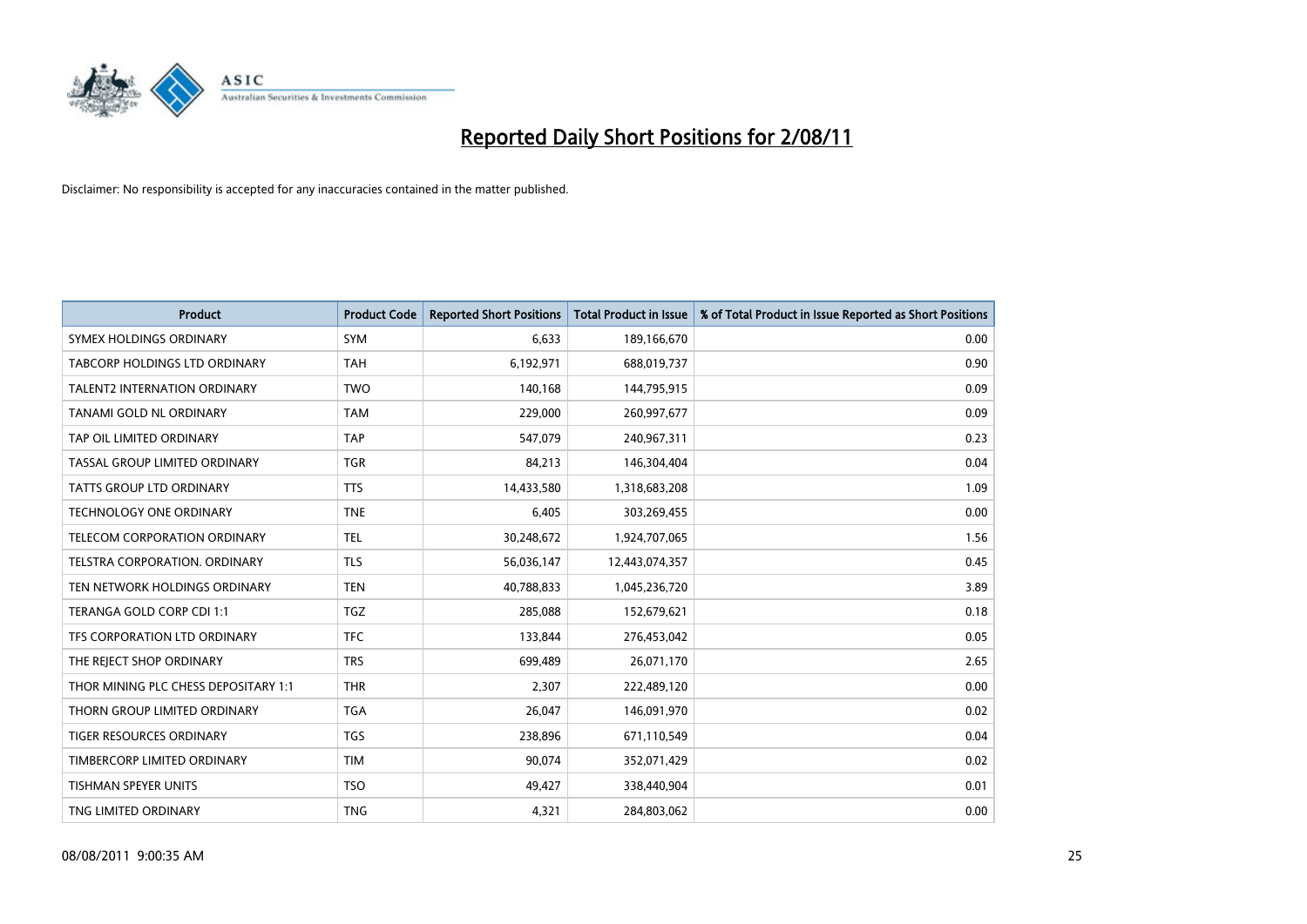

| <b>Product</b>                            | <b>Product Code</b> | <b>Reported Short Positions</b> | <b>Total Product in Issue</b> | % of Total Product in Issue Reported as Short Positions |
|-------------------------------------------|---------------------|---------------------------------|-------------------------------|---------------------------------------------------------|
| TOLL HOLDINGS LTD ORDINARY                | <b>TOL</b>          | 27,685,301                      | 710,128,531                   | 3.82                                                    |
| TORO ENERGY LIMITED ORDINARY              | <b>TOE</b>          | 554,532                         | 965,436,676                   | 0.05                                                    |
| <b>TOWER LIMITED ORDINARY</b>             | <b>TWR</b>          | 689,519                         | 265,176,580                   | 0.26                                                    |
| TOX FREE SOLUTIONS ORDINARY               | <b>TOX</b>          | 16,801                          | 96,503,382                    | 0.01                                                    |
| TPG TELECOM LIMITED ORDINARY              | <b>TPM</b>          | 6,816,893                       | 783,481,644                   | 0.87                                                    |
| TRANSFIELD SERVICES ORDINARY              | <b>TSE</b>          | 7,255,286                       | 549,715,957                   | 1.31                                                    |
| TRANSPACIFIC INDUST, ORDINARY             | <b>TPI</b>          | 11,937,177                      | 960,638,735                   | 1.24                                                    |
| TRANSURBAN GROUP TRIPLE STAPLED SEC.      | <b>TCL</b>          | 5,740,256                       | 1,443,543,731                 | 0.37                                                    |
| TREASURY WINE ESTATE ORDINARY             | <b>TWE</b>          | 22,216,996                      | 647,227,144                   | 3.45                                                    |
| TRINITY GROUP STAPLED SECURITIES          | <b>TCO</b>          | 3,419                           | 203,405,927                   | 0.00                                                    |
| TROY RESOURCES NL ORDINARY                | <b>TRY</b>          | 208,537                         | 87,996,823                    | 0.22                                                    |
| <b>UGL LIMITED ORDINARY</b>               | UGL                 | 5,114,099                       | 166,047,171                   | 3.07                                                    |
| UNILIFE CORPORATION CDI 6:1               | <b>UNS</b>          | 834,468                         | 271,430,663                   | 0.30                                                    |
| UNITY MINING LTD ORDINARY                 | <b>UML</b>          | 1,000,000                       | 509,925,735                   | 0.20                                                    |
| UXC LIMITED ORDINARY                      | <b>UXC</b>          | 9,952                           | 305,789,718                   | 0.00                                                    |
| VALAD PROPERTY GROUP STAPLED US PROHIBIT. | <b>VPG</b>          | 4,040,354                       | 115,108,116                   | 3.51                                                    |
| <b>VDM GROUP LIMITED ORDINARY</b>         | <b>VMG</b>          | 11,116                          | 193,127,749                   | 0.01                                                    |
| <b>VECTOR RESOURCES LTD ORDINARY</b>      | <b>VEC</b>          | 7,560,000                       | 155,645,833                   | 4.86                                                    |
| <b>VENTURE MINERALS ORDINARY</b>          | <b>VMS</b>          | 405,022                         | 221,093,592                   | 0.17                                                    |
| <b>VILLAGE ROADSHOW LTD ORDINARY</b>      | <b>VRL</b>          | 105,273                         | 151,458,556                   | 0.07                                                    |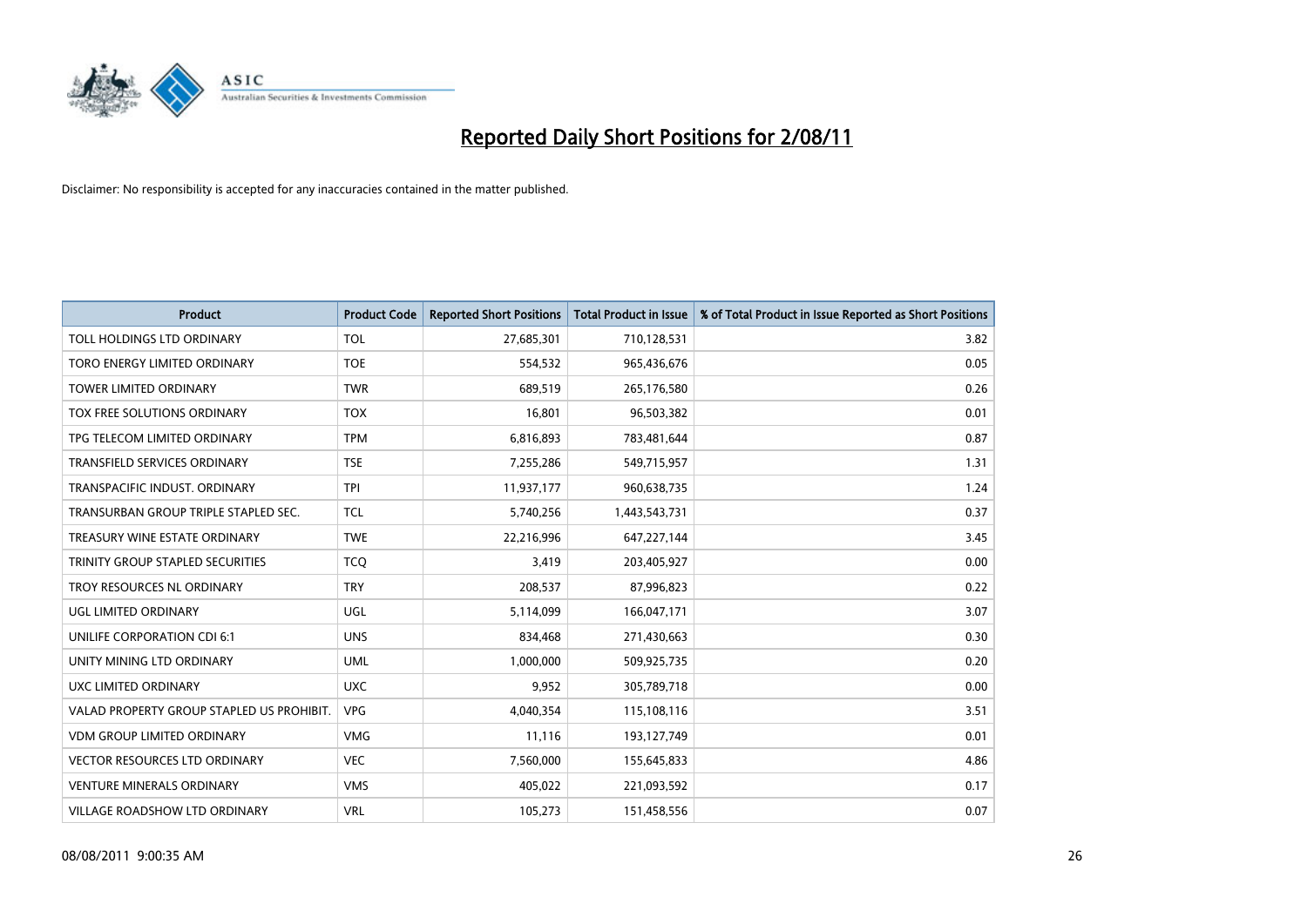

| <b>Product</b>                         | <b>Product Code</b> | <b>Reported Short Positions</b> | Total Product in Issue | % of Total Product in Issue Reported as Short Positions |
|----------------------------------------|---------------------|---------------------------------|------------------------|---------------------------------------------------------|
| <b>VIRGIN BLUE HOLDINGS ORDINARY</b>   | <b>VBA</b>          | 23,490,381                      | 2,210,197,600          | 1.06                                                    |
| <b>VISION GROUP HLDGS ORDINARY</b>     | <b>VGH</b>          | 78.000                          | 74,520,926             | 0.10                                                    |
| <b>VITA GROUP LTD ORDINARY</b>         | <b>VTG</b>          | 75,190                          | 142,499,800            | 0.05                                                    |
| VITERRA INC CDI 1:1                    | <b>VTA</b>          | 3,828                           | 68,629,939             | 0.01                                                    |
| <b>WAREHOUSE GROUP ORDINARY</b>        | <b>WHS</b>          | 13                              | 311,195,868            | 0.00                                                    |
| <b>WATPAC LIMITED ORDINARY</b>         | <b>WTP</b>          | 55,898                          | 183,341,382            | 0.03                                                    |
| <b>WDS LIMITED ORDINARY</b>            | <b>WDS</b>          | 701                             | 144,055,662            | 0.00                                                    |
| WEBIET LIMITED ORDINARY                | <b>WEB</b>          | 383,185                         | 74,874,938             | 0.51                                                    |
| <b>WESFARMERS LIMITED ORDINARY</b>     | <b>WES</b>          | 16,316,235                      | 1,005,675,940          | 1.61                                                    |
| WESFARMERS LIMITED PARTIALLY PROTECTED | <b>WESN</b>         | 180,047                         | 151,396,222            | 0.11                                                    |
| <b>WESTERN AREAS NL ORDINARY</b>       | <b>WSA</b>          | 7,143,516                       | 179,735,899            | 3.96                                                    |
| WESTERN DESERT RES. ORDINARY           | <b>WDR</b>          | 948                             | 206,935,914            | 0.00                                                    |
| WESTFIELD GROUP ORD/UNIT STAPLED SEC   | <b>WDC</b>          | 12,927,948                      | 2,308,988,539          | 0.53                                                    |
| WESTFIELD RETAIL TST UNIT STAPLED      | <b>WRT</b>          | 34,908,482                      | 3,054,166,195          | 1.12                                                    |
| <b>WESTPAC BANKING CORP ORDINARY</b>   | <b>WBC</b>          | 43,782,254                      | 3,030,137,302          | 1.43                                                    |
| WHITE ENERGY COMPANY ORDINARY          | <b>WEC</b>          | 4,185,453                       | 316,104,241            | 1.32                                                    |
| <b>WHITEHAVEN COAL ORDINARY</b>        | <b>WHC</b>          | 6,794,399                       | 494,468,415            | 1.37                                                    |
| WHK GROUP LIMITED ORDINARY             | <b>WHG</b>          | 47,259                          | 265,142,652            | 0.01                                                    |
| <b>WILDHORSE ENERGY ORDINARY</b>       | <b>WHE</b>          | 52,153                          | 250,928,627            | 0.02                                                    |
| WINDIMURRA VANADIUM ORDINARY           | <b>WVL</b>          | 163,685                         | 154,278,674            | 0.11                                                    |